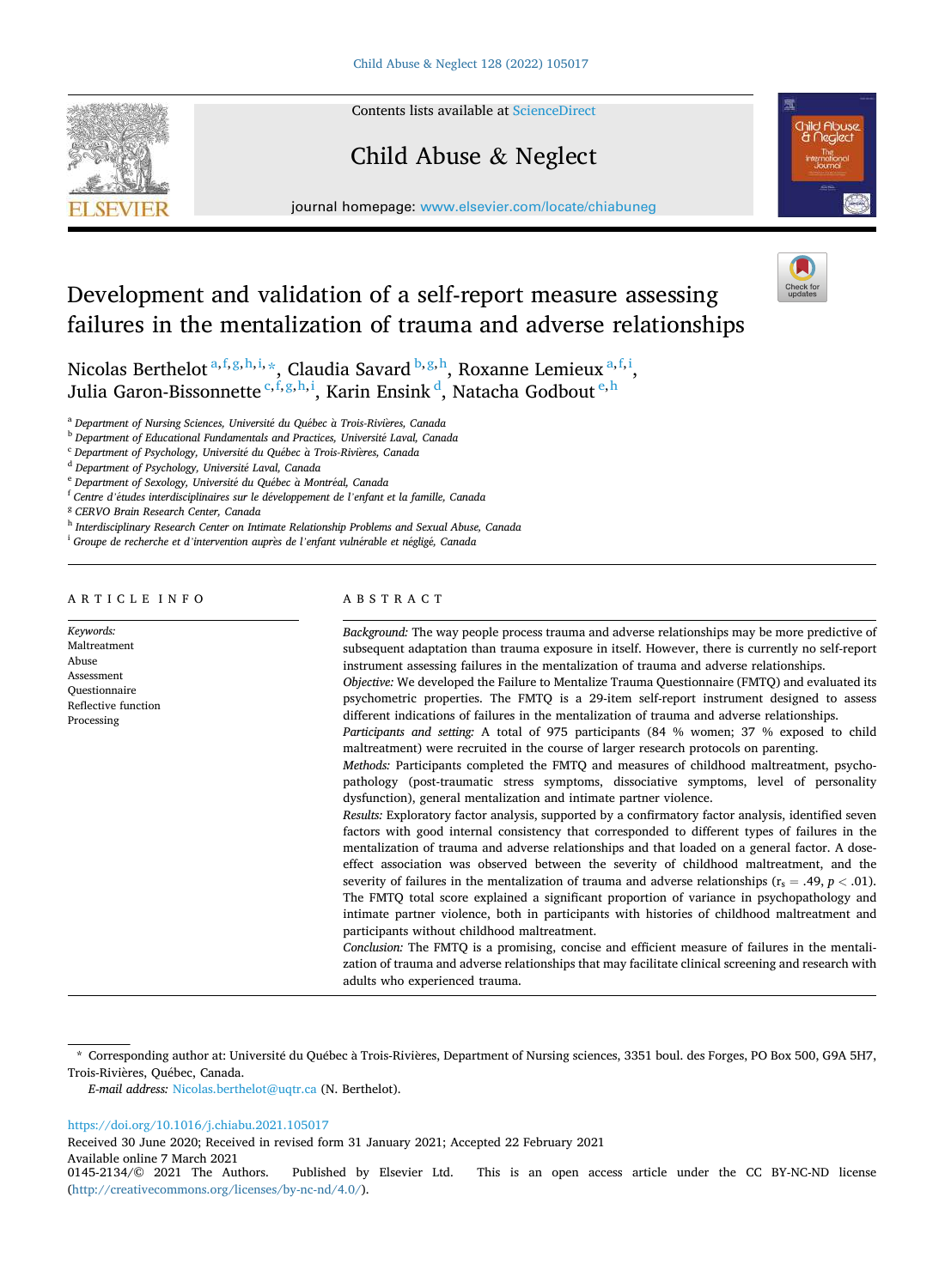### **1. Introduction**

Trauma (defined as abuse or neglect) and adverse relationships (defined as close relationships that are threatening, disrespectful, frightening or insensitive) have negative consequences in terms of mental health and have been particularly associated with posttraumatic stress disorders ([Berthelot, Lemieux, Garon-Bissonnette,](#page-11-0) & Muzik, 2020; [McLaughlin et al., 2017;](#page-12-0) [Mol et al., 2005](#page-12-0)), dissociative symptoms [\(Boughner, Thornley, Kharlas,](#page-11-0) & Frewen, 2016; [Briere, Hodges,](#page-11-0) & Godbout, 2010; [Carlson, Dalenberg,](#page-11-0) & [McDade-Montez, 2012\)](#page-11-0) and personality disorders [\(Afifi et al., 2011;](#page-11-0) [MacIntosh, Godbout,](#page-12-0) & Dubash, 2015) in adult populations. However, many individuals exposed to maltreatment and adverse relationships do not express clinically significant symptoms years after the events [\(Cicchetti, 2013](#page-11-0); [Haskett, Nears, Ward,](#page-12-0) & McPherson, 2006). These individual differences in resilience to trauma and adversity may be partly accounted for by sociocognitive factors. Indeed, a recent literature review reported that the relationship between adverse childhood experiences and adult psychopathology was consistently found mediated by cognitive factors, such as beliefs, schemas, attitudes or attributions across community and clinical samples [\(Doorn, Kamsteeg,](#page-12-0) & Silberschatz, 2019). A better understanding of the sociocognitive mechanisms through which childhood maltreatment leads to behavioral and psychological problems is essential since they are generally more easily and effectively addressed by clinical interventions than genetic, neurobiological, environmental, and interpersonal mechanisms of risk and resilience ([Doom, Hazzard, Bauer, Clark,](#page-11-0) & Miller, 2017). The concept of mentalization, or the ability to understand others and oneself in terms of internal mental states ([Luyten, Campbell, Allison,](#page-12-0) & [Fonagy, 2020](#page-12-0)), offers a useful overarching framework to the study of the sociocognitive mechanisms underlying resilience, as it englobes different factors (e.g., beliefs, attitudes or attribution), includes an affective dimension, and is a common mechanism toward recovery in cognitive and psychodynamic psychotherapeutic interventions for adults with severe psychopathology and trauma history [\(Bateman, Campbell, Luyten,](#page-11-0) & Fonagy, 2018; [Luyten et al., 2020](#page-12-0); [Montgomery-Graham, 2016](#page-12-0)).

#### *1.1. Mentalizing trauma*

The recent literature in developmental psychopathology and childhood maltreatment suggests that trauma would negatively affect the development of mentalization abilities, or reflective functioning ([Huang et al., 2020](#page-12-0); Luyten & [Fonagy, 2019\)](#page-12-0), and of related constructs such as theory of mind (Heleniak & [McLaughlin, 2020;](#page-12-0) O'Reilly & [Peterson, 2015\)](#page-12-0), mind-mindedness [\(McMahon](#page-12-0) & Bernier, [2017\)](#page-12-0), or emotion recognition (Koizumi & [Takagishi, 2014](#page-12-0)). In turn, preserved mentalization in the context of trauma would represent an important resilience-promoting factor in survivors of childhood maltreatment [\(Borelli et al., 2020](#page-11-0); Luyten & [Fonagy, 2019](#page-12-0)). Indeed, mentalization enables individuals exposed to trauma or adverse relationships to make sense of their experience and to regulate emotions. Previous research reported that mentalization impairments mediate the association between childhood maltreatment and psychopathology, whether it be depressive and posttraumatic symptoms ([Berthelot, Lemieux, Garon-Bissonnette, Lacharite,](#page-11-0) & Muzik, [2019\)](#page-11-0), borderline personality disorder (Chiesa & [Fonagy, 2014\)](#page-11-0), or negative psychotic symptoms ([Weijers et al., 2018](#page-12-0)). Deficits in reflective functioning in mothers were also found to mediate the association between maternal history of childhood maltreatment and offspring development ([Garon-Bissonnette et al., submitted\)](#page-12-0).

However, reflective functioning is a context-specific construct ([Luyten et al., 2020\)](#page-12-0) and this implies that reflective functions may be preserved in some contexts (e.g. in low-stress situations) while collapsing in others (e.g. in emotionally aroused situations). Recent studies have revealed the importance of assessing, in adults with a history of abuse or neglect, the ability to mentalize specifically in relation to these traumas, an ability that was operationalized through the measure of Trauma-specific reflective functioning (RF-T: [Ensink, Berthelot, Bernazzani, Normandin,](#page-12-0) & Fonagy, 2014). RF-T refers to the ability to reflect on the psychological and relational impact of trauma and to think of traumatic experiences in a coherent fashion. More precisely, a person is considered reflective in relation to trauma when that person (a) is able to identify trauma-related mental states, (b) is conscious that the experience was abusive or neglectful, (c) is aware of the developmental impact of the traumatic experiences, (d) is aware of the current impact of trauma (on self, experience of parenthood, parent-child relationship, etc) or describes coping mechanisms, (e) has a coherent representation of the perpetrator's mental states and (f) avoids reenacting the experience of trauma. RF-T was originally coded using the questions about childhood maltreatment from the Adult Attachment Interview (AAI) using an addendum added to the existing reflective functioning coding manual specifically elaborated to capture indices of poor and good mentalization in relation to trauma [\(Berthelot, Garon-Bissonnette, Lemieux,](#page-11-0) & Ensink, 2021). Alike the traditional reflective functioning coding system, the RF-T scale ranges from − 1 to 9 and its use requires training ([Berthelot et al., 2015;](#page-11-0) [Ensink et al., 2014](#page-12-0)). The scarce research on this new concept suggests that RF-T does not overlap with related coding systems evaluating the monitoring of thoughts and discourse when discussing trauma, such as the Unresolved/disorganized state of mind coding system ([Ensink et al., 2014\)](#page-12-0). In women exposed to childhood maltreatment, the ability to mentalize about trauma was found to be significantly lower than the ability to mentalize about general attachment relationships with caregivers, and high RF-T was a better predictor of a positive investment in pregnancy and couple functioning than general mentalization abilities [\(Ensink et al., 2014\)](#page-12-0). In another study, using the same sample, RF-T, assessed during pregnancy, was found to predict infant attachment disorganization at 18-months postpartum, whereas general mentalization abilities were not predictive of infant attachment behaviors [\(Berthelot et al., 2015](#page-11-0)). A recent study with a distinct sample also revealed that offspring of mothers with a history of sexual abuse and who had high levels of RF-T were significantly less likely to have been sexually abused than offspring of sexually abused mothers with low levels of RF-T [\(Borelli et al., 2019](#page-11-0)), suggesting that RF-T may act as a buffer in the intergenerational continuity of childhood trauma. These preliminary evidences suggest that RF-T is a highly promising concept for advancing our understanding of the developmental and intergenerational trajectories of risk and resilience following trauma or adverse relationships. However, research on trauma-specific mentalization has been limited so far by the absence of a well-validated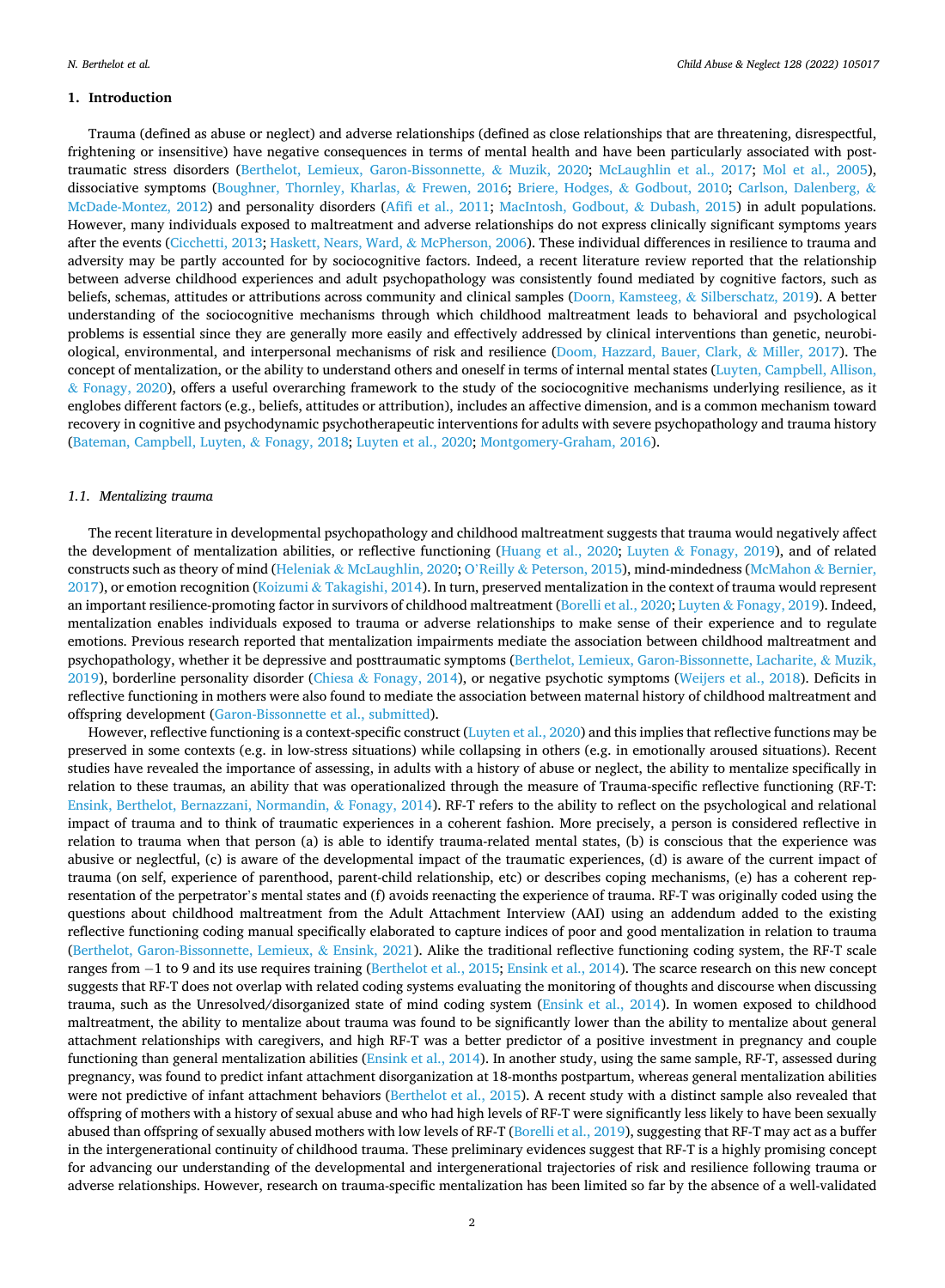# <span id="page-2-0"></span>*N. Berthelot et al.*

## **Table 1**

Item characteristics and exploratory factor analysis of the FMTQ.

| $\#$ Item                                                                                                                                                  | M     | $_{ET}$ | <b>ITSC</b> | <b>IDSC</b> | F1      | $_{\rm F2}$ | F3      | F4      | F <sub>5</sub> | F6      | F7      |
|------------------------------------------------------------------------------------------------------------------------------------------------------------|-------|---------|-------------|-------------|---------|-------------|---------|---------|----------------|---------|---------|
| 5. Sometimes I have the strange impression of being<br>possessed by the people who have put me in                                                          | .430  | .88     | .42         | .43         | .793    | .105        | $-.036$ | $-.001$ | $-.190$        | $-.101$ | .012    |
| uncomfortable situations<br>7. I sometimes have the impression that people who<br>have hurt me try to control my mind or make me<br>do reproachable things | .420  | .825    | .51         | .56         | .838    | .081        | .050    | .102    | $-.010$        | $-.202$ | $-.124$ |
| 10. Sometimes, I act in a potentially dangerous way<br>when I think of the difficult experiences I have<br>lived                                           | .337  | .747    | .51         | .45         | .597    | $-.064$     | .038    | .028    | .100           | .134    | $-.113$ |
| 13. Sometimes I feel like someone else is in control of<br>my thoughts or my behaviors                                                                     | .268  | .645    | .48         | .54         | .700    | $-.018$     | $-.087$ | .064    | .071           | $-.063$ | .041    |
| 6. I am surprised to notice how sensitive I can be in<br>general, but how cold I am when facing dramatic<br>situations                                     | 1.724 | 1.390   | .53         | .44         | $-.132$ | .317        | .263    | .278    | .194           | .171    | $-.170$ |
| 16. Many people would have been traumatized if<br>they were in my place, but I was strong enough to<br>overcome the difficult experiences I have lived     | 1.421 | 1.274   | 56          | .60         | .098    | .565        | .299    | .058    | $-.068$        | .019    | .059    |
| 19. Certain people like me are strong enough to<br>overcome efficiently difficult life experiences                                                         | 1.463 | 1.184   | .44         | .53         | .152    | .654        | $-.063$ | $-.177$ | $-.003$        | .199    | .110    |
| alone and without any help<br>22. Facing difficult life experiences has made me<br>stronger. I am now ready to deal with anything                          | 1.656 | 1.220   | .45         | .60         | $-.029$ | .786        | .214    | $-.028$ | $-.010$        | $-.064$ | .035    |
| 25. I have the strength to cut myself off from<br>undesirable emotions associated with difficult<br>experiences I have lived, as if they never             | 1.117 | 1.130   | .45         | .54         | $-.030$ | .641        | $-.205$ | .184    | .105           | .167    | .045    |
| happened<br>3. When I talk about difficult experiences I have<br>lived, I realize I give a lot of attention to details,                                    | 1.400 | 1.273   | .37         | .36         | $-.094$ | .087        | .702    | .176    | $-.146$        | $-.028$ | $-.020$ |
| such as the places, the smells, the sounds<br>11. I am ashamed that I did not succeed in escaping                                                          | 1.033 | 1.314   | .61         | .53         | .467    | .062        | .269    | $-.073$ | $-.123$        | .275    | .054    |
| difficult experiences<br>14. I often interpret current situations based on the                                                                             | 1.339 | 1.230   | .48         | .49         | .022    | .103        | .777    | $-.038$ | .148           | $-.192$ | .059    |
| difficult experiences I have lived<br>18. I feel like I always brood over the difficult                                                                    | .672  | .943    | .54         | .60         | .323    | $-.153$     | .550    | $-.154$ | .177           | .101    | .003    |
| experiences I have lived<br>23. If I start thinking about the difficult experiences I                                                                      | .632  | .884    | .56         | .57         | .180    | $-.172$     | .330    | $-.066$ | .061           | .394    | .112    |
| have lived, I just can't stop<br>1. People tell me I minimize difficult experiences                                                                        | 1.468 | 1.243   | .46         | .41         | $-.187$ | .129        | .274    | .700    | $-.064$        | .016    | $-.086$ |
| 2. I was treated badly but I deserved it                                                                                                                   | .673  | .941    | .47         | .51         | .143    | $-.042$     | $-.141$ | .682    | .138           | $-.024$ | .100    |
| 4. Some people would think that I have been treated<br>violently or disrespectfully, but I deserved to be<br>treated this way                              | .364  | .703    | .48         | .57         | .372    | $-.128$     | $-.108$ | .632    | $-.137$        | .113    | .009    |
| 8. I feel I am to blame for the bad things that have<br>happened to me                                                                                     | .599  | .958    | .52         | .47         | .207    | $-.164$     | .015    | .309    | .079           | .287    | .153    |
| 9. Behaviors I consider normal are considered by<br>others as violent or disrespectful                                                                     | .685  | 1.043   | .59         | .58         | .394    | .016        | .097    | .487    | .050           | $-.092$ | .024    |
| 17. There is nothing else like violence (ex. fighting,<br>arguing with someone, watching violent movies)<br>to vent negative feelings                      | .129  | .464    | .32         | .35         | .253    | .236        | $-.223$ | .011    | .512           | $-.155$ | $-.037$ |
| 21. I tend to be aggressive toward others because it<br>helps to blow off steam                                                                            | .371  | .750    | .41         | .46         | .041    | $-.007$     | .085    | $-.021$ | .759           | .031    | $-.119$ |
| 24. I feel comfortable in relationships where there are<br>open conflicts or some fights                                                                   | .225  | .596    | .36         | .39         | $-.011$ | .158        | .052    | .004    | .581           | $-.167$ | .173    |
| 27. Seeing other people suffer makes me feel better                                                                                                        | .152  | .474    | .31         | .42         | $-.210$ | $-.105$     | .062    | .007    | .787           | .061    | $-.057$ |
| 12. I am unable to talk about difficult experiences I<br>have lived                                                                                        | .685  | .964    | .49         | .59         | $-.135$ | .057        | $-.086$ | .083    | $-.141$        | .926    | $-.003$ |
| 20. The best way to face the difficult experiences I<br>have lived is to avoid thinking about it                                                           | 1.067 | 1.075   | .50         | .50         | .148    | .303        | $-.238$ | $-.206$ | .081           | .725    | $-.090$ |
| 26. I realize that, when I talk about difficult<br>experiences I have lived, I change the subject or<br>have difficulty finishing my sentences             | .956  | 1.086   | .60         | .61         | $-.199$ | .046        | .052    | .123    | .030           | .806    | $-.005$ |
| 15. People who were mean to me were well-intended                                                                                                          | .649  | .972    | .36         | .45         | .008    | .110        | .126    | $-.049$ | $-.100$        | $-.060$ | .769    |
| 28. If I had been in the shoes of the people that hurt<br>me, I would have acted in the same way                                                           | .199  | .541    | .31         | .32         | $-.145$ | $-.110$     | $-.066$ | .019    | .383           | .034    | .577    |
| 29. People who are abusive or violent are mainly<br>unconscious: they don't really want to hurt                                                            | .593  | .844    | .41         | .50         | $-.056$ | .116        | $-.030$ | .053    | $-.089$        | .003    | .831    |
| people<br>Factor R <sup>2</sup>                                                                                                                            |       |         |             |             | .289    | .068        | .040    | .042    | .049           | .053    | .382    |
| Factor $\alpha$                                                                                                                                            |       |         |             |             | .71     | .77         | .74     | .62     | .75            | .75     | .60     |
| Factor S-B $\alpha$                                                                                                                                        |       |         |             |             | .83     | .87         | .85     | .77     | .86            | .86     | .75     |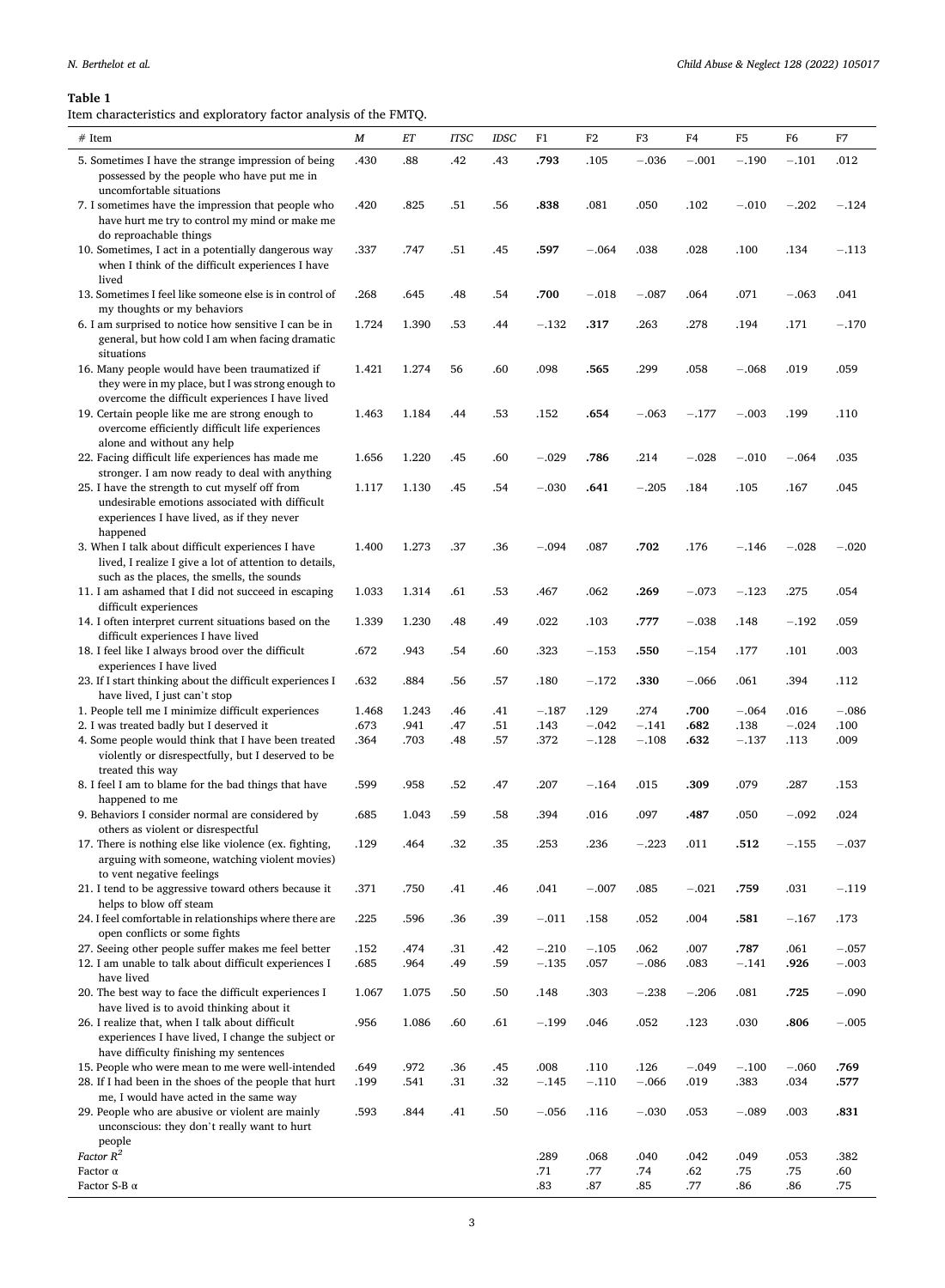Note. Exploratory factor analysis using principal components analysis with promax rotation; Coefficient in bold indicated the association with theoretical factor. F1 = Disorganization of thoughts; F2 = Grandiosity; F3 = Absorption; F4 = Identification with the victim; F5 = Identification with the perpetrator; F6 = Avoidance of thoughts; F7 = Justification of trauma; ITSC = Item total scale correlation; IDSC = Item dimension scale correlation;  $\alpha$  = Cronbach alpha; S-B  $\alpha$  = Cronbach alpha corrected with Spearman-Brown prophecy formula if the number of items in each factor is doubled. The Spearman-Brown prophecy formula is  $\alpha^*_{xx} = n \alpha_{xx} / 1 + (n-1) \alpha_{xx}$ , where n is the number of tests when we are expanding the exam length, in this case doubling, by adding items with the same properties, and  $\alpha_{xx}$  is the current alpha coefficient.

self-report instrument, concise and easy to administer. The Failure to Mentalize Trauma Questionnaire (FMTQ) was developed with this intent.

The FMTQ aims to assess failures in the mentalization of past or recent trauma and adverse relationships, defined as indications that the respondent is not able to maintain coherent thinking when discussing these situations and/or indices of definite distortions in the perception of the impact of trauma on the self, on mental states, and on behaviors. To establish these indicators of failures to mentalize trauma, we analyzed the discourse of over 100 women about their experiences of abuse or neglect during childhood and identified instances during which the ability to think coherently about traumas and their impact fell apart [\(Berthelot, Garon-Bissonnette,](#page-11-0) Lemieux, & [Ensink, 2021\)](#page-11-0). To develop the current self-report instrument, we further categorized these instances of poor mentalization about trauma under seven types of failures: *Disorganization of Thoughts, Grandiosity, Absorption, Identification with the Victim,*  Identification with the Perpetrator, Avoidance of Thoughts, and Justification of Trauma. According to Standards for Educational and Psychological Testing ([American Educational Research Association, American Psychological Association,](#page-11-0) & National Council on [Measurement in Education, 2014](#page-11-0)) and proposed guidelines for items development [\(Bowling, 1997;](#page-11-0) [Priest, McColl, Thomas,](#page-12-0) & Bond, [1995\)](#page-12-0), three clinical scientists with complementary expertise in trauma, reflective functioning, and assessment first generated 54 items based on these indicators of poor mentalization of trauma. Conceptually and lexically unclear items, as well as those that were too similar according to preliminary analyses were removed. The final version includes 29 items covering the seven types of failures in the mentalization of trauma or adverse life events A description of each type of failure is provided in the Results section, and items used to assess these dimensions are reported in [Table 1](#page-2-0).

The FMTQ was developed to identify specific types of failures in the mentalization of trauma and is not able to capture the complexity of mentalizing about trauma, as does the *Trauma-specific reflective functioning scale*. Indeed, the concept of mentalization (and of mentalization of trauma) is suggested to be organized around four dimensions : automatic versus controlled mentalizing; mentalizing with regard to the self versus mentalizing about others; mentalizing based on external versus internal features; and cognitive versus affective mentalizing [\(Luyten et al., 2020](#page-12-0)). The current instrument particularly taps into the latter dimension by capturing indications that 'affects' and 'cognitions' in relation to trauma are not balanced and integrated. Four scales reveal an over-involvement in cognitive reasoning that is disconnected from affective states (*Grandiosity, Identification with the Victim, Identification with the Perpetrator, Justification of Trauma)* whereas the three other subscales *(Disorganization of Thoughts, Absorption, Avoidance of Thoughts)* can be seen as indications of overwhelming affects impacting reasoning. It is also noteworthy that the FMTQ is intended to complement and not replace existing instruments assessing reflective functioning. Therefore, impairments in reflective functions (such as psychic equivalence and pseudomentalization), that are already assessed by other instruments are not properly captured by the FMTQ.

The objective of the current study was to validate the FMTQ by (a) assessing the factorial structure and internal consistency of the instrument in a large community sample of parents, and (b) evaluating the construct and concurrent validity of the FMTQ using four external criteria: the severity of exposure to child maltreatment, general impairments in reflective functions, psychopathology (posttraumatic stress symptoms, dissociative symptoms and level of personality dysfunction) and intimate partner violence. We hypothesized that (1) the items would regroup under the seven pre-identified factors, all representative of a higher-order factor of mentalization of trauma and adverse relationships; (2) less efficient mentalization of trauma and adverse relationships would be found in adults with histories of childhood maltreatment than in participants without such experiences, (3) FMTQ would be moderately associated with related measures assessing the severity of exposure to childhood maltreatment or reflective functioning, (4) FMTQ would be associated with outcomes (psychopathology, intimate partner violence) both in participants with and without histories of childhood maltreatment, and that (5) failures to mentalize trauma and adverse relationships would contribute to the prediction of psychopathology and intimate partner violence even when accounting for the effect of childhood maltreatment, sociodemographic characteristics and more general impairments in reflective functions.

# **2. Method**

# *2.1. Participants and procedure*

A total sample of 975 French-speaking Canadian parents or expecting parents (814 women) aged 17–55 years old (*M*age = 29.8;  $SD = 4.9$ ) were recruited in the course of three research projects on parenting. The first sample ( $n = 217$ ,  $M_{\text{age}} = 29.02$ ,  $SD = 4.96$ ) consisted of 48 men and 169 women expecting a child who were recruited around the third trimester of pregnancy through their participation in prenatal classes. The second sample ( $n = 580$ ,  $M_{\text{age}} = 29.49$ ,  $SD = 4.98$ ) consisted of 98 men and 482 women expecting a child who were recruited through their first medical appointment for an ongoing pregnancy. The last sample  $(n = 178,$  $M_{\text{age}} = 32.03$ ,  $SD = 4.10$ ) included 15 men and 163 women, all parents of a child aged between 0 and 7 years old, who were recruited through social media. Data were collected anonymously via an online platform. The studies received ethical approval from the Université du Québec à Trois-Rivières and the Centre Intégré Universitaire de Santé et de Services Sociaux de la Maurice-et-du-Centre-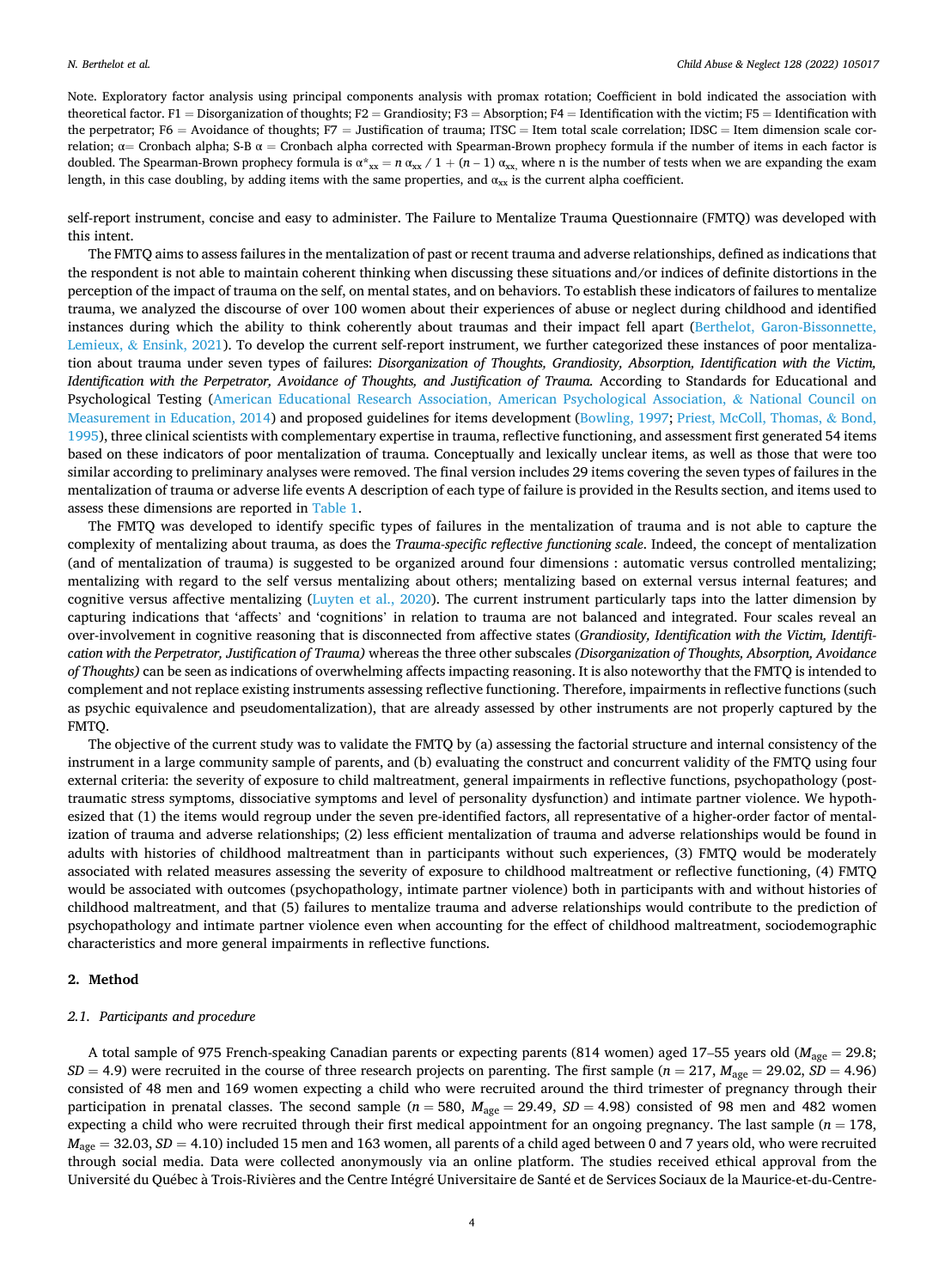#### du-Québec.

Study participants were mainly employed ( $n = 805$ , 82.5 %) and in common-law relationships or married ( $n = 896$ , 92.5 %). Median familial income was between \$75 000 and \$84 999 and 13.9 % (*n* = 59) had a family income below the low-income cut-off for a family with one child in Canada (\$33 863). In terms of education, 5.3 % had no high-school diploma, 7.3 % had a high-school diploma, 47.2 % had some collegial or professional training and 40.2 % had a university degree.

Overall,  $37\%$  ( $n = 361$ ) of participants reported having been exposed to at least one type of childhood maltreatment according to the cut-offs of the Childhood Trauma Questionnaire (see below) and were assigned to the group of participants with a history of childhood maltreatment. Women ( $n = 309, 38.1\%$ ) and men ( $n = 52, 32.3\%$ ) had been similarly exposed to maltreatment,  $\chi^2(1)$ 1.97,  $p = .16$ . Of those participants with a history of childhood maltreatment, more than half ( $n = 192, 53.2$  %) had experienced multiple traumas (defined as the exposure to more than one type of maltreatment). Overall, 97 participants (9.9 %) reported physical abuse, 123 (12.6 %) sexual abuse, 222 (22.8 %) emotional abuse, 189 (19.4 %) physical neglect and 113 (11.6 %) emotional neglect.

# *2.2. Measures*

# *2.2.1. Trauma-specific reflective functioning questionnaire (RFT-Q)*

The 29-item questionnaire assesses current problems in the way people think of or deal with past or recent trauma and adverse relationships. When completing the measure, participants are invited to think of adverse relationships during which they felt strong negative emotions, such as feeling betrayed, hurt, abandoned, used, disrespected, frightened or overwhelmed. Responses are rated on a 5-point Likert scale from 0 (*completely disagree*) to 4 (*completely agree*). There is no reverse item and higher scores reflect the presence of failures in the mentalization of trauma and adverse relationships. The global score is obtained by adding the mean score at each subscale. The MTQ was originally developed in French and was translated into English. The current validation study used the original French version. The questionnaire and instructions for scoring are available as online electronic supplemental material.

### *2.2.2. Reflective functioning questionnaire*

The short-form version of the Reflective Functioning Questionnaire (RFQ-8; [Fonagy et al., 2016](#page-12-0)) was used to evaluate participants' capacity to think about themselves and others in terms of mental states. The RFQ-8 has eight items rated on a 7-point Likert scale from 1 (*completely disagree*) to 7 (*completely agree*). A median-scoring method is used to obtain two subscales (Certainty and Uncertainty) reflecting distinct impairments in understanding the interplay between internal states and behaviors ([Fonagy et al., 2016](#page-12-0)). The Certainty scale indicates hypermentalizing, meaning that the respondent assumes being excessively knowledgeable about his mental states and those of others, going far beyond the available evidence ([Badoud et al., 2015\)](#page-11-0). The six items used for the Certainty scale are rescored so that the original responses ranging from 1 to 7 are scored 3, 2, 1, 0, 0, 0, 0. In this way, low agreement on these items is indicative of hypermentalization, whereas moderate agreement reflects adequate levels of certainty about mental states. Conversely, the Uncertainty scale refers to hypomentalizing, meaning that the respondent shows a complete lack of knowledge about mental states and mainly relies on concrete thinking ([Badoud et al., 2015\)](#page-11-0). The six items measuring Uncertainty are also rescored with the median-scoring method: original responses (from 1 to 7) are scored 0, 0, 0, 0, 1, 2, 3, meaning that low to moderate agreement with the items reflect adequate understanding that mental states are opaque, whereas high levels of agreement reveal a complete lack of knowledge about one's own and others' mental states. Four out of the eight items of the RFQ-8 are used in one of the two subscales (items 1, 3, 7, and 8), whereas the remaining four are shared across both the Certainty and the Uncertainty scales. The original English version of the instrument and a French short version of the questionnaire showed good psychometric properties ([Badoud et al., 2015](#page-11-0); [Fonagy et al., 2016](#page-12-0)). The RFQ demonstrated acceptable internal consistency coefficients in this study ( $\alpha = .70$  for the Uncertainty scale and  $\alpha = .78$  for the Certainty scale).

#### *2.2.3. Childhood trauma questionnaire*

Childhood maltreatment was assessed using the French version of the Childhood Trauma Questionnaire (CTQ-28; [Bernstein et al.,](#page-11-0) [2003;](#page-11-0) Lacharité, Deshaulniers, & [St-Laurent, 2002\)](#page-12-0). The 28-item self-reported measure examines five types of childhood maltreatment: physical, psychological, and sexual abuse as well as physical and psychological neglect. Responses to each item are rated on a 5-point Likert scale, ranging from 0 (*never true*) to 5 (*always true*). Higher scores reflect more severe trauma. The Cronbach's alpha for the CTQ in this study was of .84. Cut-offs were validated for each subscale (physical abuse  $\geq 8$ , psychological abuse  $\geq 10$ , sexual abuse  $\geq 8$ , physical neglect  $\geq 8$  and psychological neglect  $\geq 15$ ; [Walker et al., 1999\)](#page-12-0) and participants were assigned to the group with a history of maltreatment if they reached the cut-off on at least one scale.

## *2.2.4. Dissociative experiences scale*

The validated French version of the *Dissociative Experiences Scale* (DES; Bernstein & [Putnam, 1986;](#page-11-0) Larø[i, Billieux, Defeldre, Ceschi,](#page-12-0) & [Van der Linden, 2013](#page-12-0)), a 28-item self-reported questionnaire, was used to assess dissociative symptoms. Items are evaluated on an 11-point rating scale (from 0 % to 100 %) where participants indicate the extent to which each statement reflects their experience. The global score is obtained by calculating the average; a higher score indicates more severe dissociation. The instrument has good construct validity and reliability (Bernstein & [Putnam, 1986;](#page-11-0) Larø[i et al., 2013\)](#page-12-0). The Cronbach's alpha for the DES in this study was  $\alpha = .92$ .

## *2.2.5. PTSD checklist for DSM-5*

Symptoms of PTSD were assessed using the validated French version of the *PTSD Checklist for DSM-5* (PCL-5; [Ashbaugh,](#page-11-0)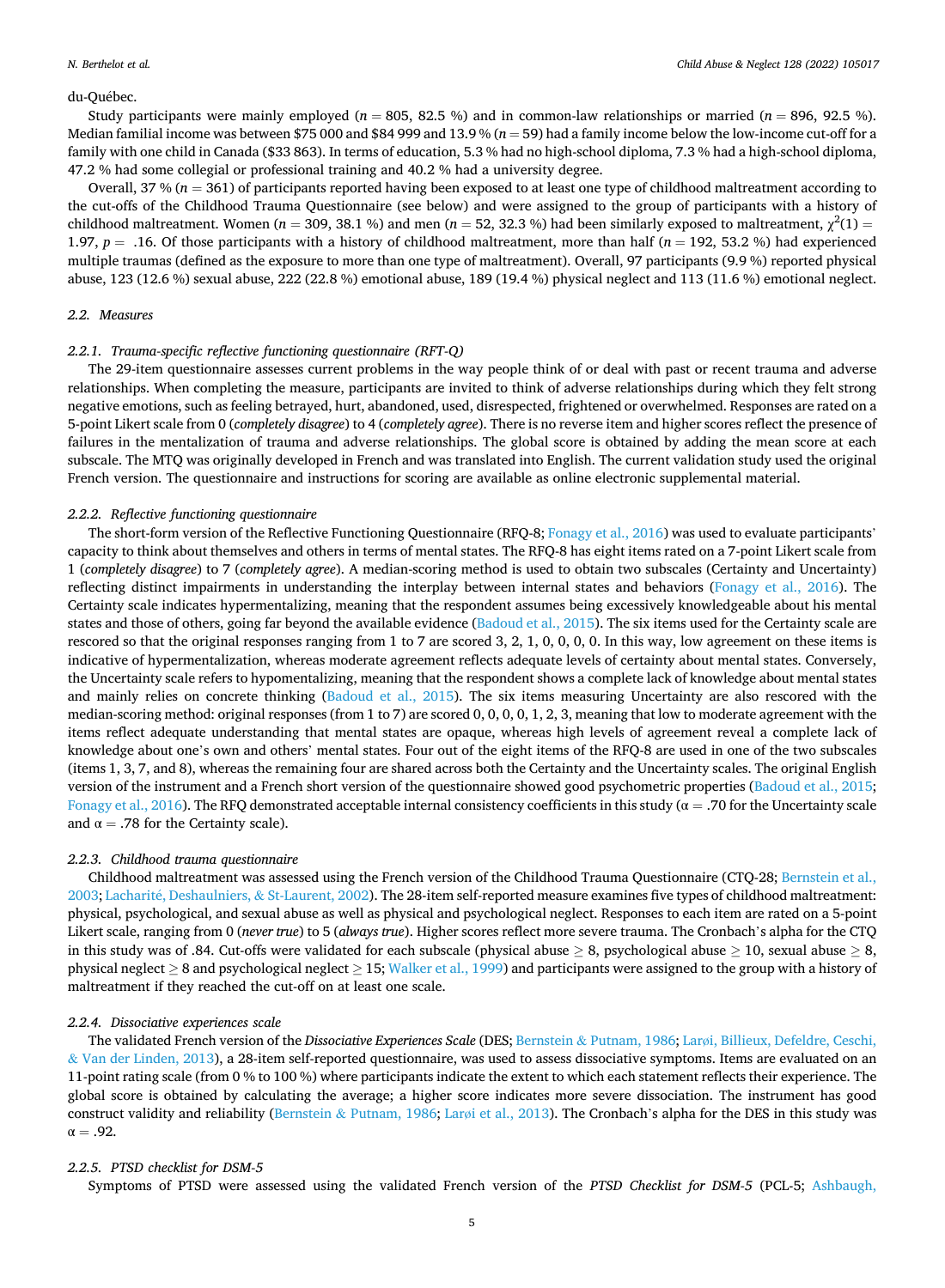[Houle-Johnson, Herbert, El-Hage,](#page-11-0) & Brunet, 2016; [Wilkins, Lang,](#page-12-0) & Norman, 2011). This 20-item self-reported questionnaire is based on the PTSD diagnostic criteria of the DSM-5. Responses are rated on a 5-point Likert scale ranging from 0 (*not at all*) to 4 (*always*). Both the French and the English versions have good reliability (internal consistency, temporal stability) and convergent validity [\(Ashbaugh](#page-11-0) [et al., 2016](#page-11-0); [Wilkins et al., 2011](#page-12-0)). The Cronbach's alpha for the PCL-5 in this study was  $\alpha = .94$ .

### *2.2.6. Self and interpersonal functioning scale*

The Self and Interpersonal Functioning Scale (SIFS; [Gamache, Savard, Leclerc,](#page-12-0) & Cote, 2019) was developed to assess the DSM-5 Criterion A of the Alternative Model of Personality Disorder (AMPD) that addresses a global level of personality dysfunction comprising four elements: Identity, Self-direction, Empathy, and Intimacy. The 24-item instrument, rated with a five-point Likert scale ranging from 0 (*this does not describe me at all*) to 4 (*this describes me totally*), has been demonstrated to have good psychometric properties, including internal consistency, convergent validity and discriminant validity [\(Gamache et al., 2019\)](#page-12-0), and has been iden-tified as a reliable measure of AMPD Criterion A [\(Waugh et al., 2020](#page-12-0)). In the present sample, the alpha coefficient for the global score was  $\alpha = .87$ .

# *2.2.7. Conflict tactics scale*

The 24-item French version of the Revised Conflict Tactics Scale (CTS-2; [Lussier, 1997](#page-12-0); [Straus, Hamby, Boney-McCoy,](#page-12-0) & Sugarman, [1996\)](#page-12-0) was used to assess psychological and physical violence victimization and perpetration. Items are rated on a 8-point Likert scale indicating frequency of interpersonal violence during the past year, ranging from 0 (*never occurred in the past year*) to 6 (*more than 20 times in the last year*). A score of 7 indicated that the behavior did not happen in the past year, but happened before and was rescored 0. Higher subscales and global scores reflect more frequent relationship violence in the past year. In this study, a total score of victimization and a total score of perpetration, including both psychological and physical violence, were used. The CTS-2 demonstrated good reliability and validity across various nonclinical samples of adults (Chapman & [Gillespie, 2019](#page-11-0); [Straus et al., 1996](#page-12-0)), including pregnant women ([Hellmuth, Gordon, Stuart,](#page-12-0) & Moore, 2013). The Cronbach's alpha for the two CTS-2 scales used in this study were  $\alpha = .68$  (victimization) and  $\alpha = .67$  (perpetration).

#### *2.3. Statistical analyses*

Item characteristics were analyzed according to Classical Item Theory (items descriptive characteristics, inter-item correlations, item-total correlations). Exploratory factor analysis using principal components analysis with promax rotation was first performed using Statistical Package for the Social Sciences (SPSS) 24.0 software on one half of the sample, as recommended by [Hinkin \(1995\)](#page-12-0). Confirmatory factor analysis (CFA) was subsequently performed using Mplus version 8.0 (Muthén & Muthén, 2017) to test different models on the other half of the sample. In CFA models, items loaded strictly onto their a priori factor, and all cross-loadings were considered equal to zero. Data were treated as categorical and the robust weighted least square estimator (WLSMV; [Beauducel](#page-11-0)  $\&$ [Herzberg, 2006](#page-11-0)) was used for all models. Five indices were used to establish adequate model fit: (1) the  $\chi^2$  goodness-of-fit index, alongside with sample-size independent fit indexes (e.g., Hu & [Bentler, 1999](#page-12-0)), (2) the comparative fit index (CFI; *>* .90), (3) the Tucker-Lewis index (TLI; *>* .90), (4) the root mean square error of approximation (RMSEA; *<* .08), and (5) the Weighted Root Mean Square Residual (WRMR; *<* 1.00). Nested model comparisons of fit improvement were evaluated using the Mplus DIFFTEST function (MD $\Delta \chi^2$ ; [Asparouhov](#page-11-0) & Muthén, 2009).

To evaluate criterion and discriminant validity of the instrument, gender differences were first examined using Mann-Whitney *U*  test. A MANCOVA, followed by post-hoc ANCOVAs, controlling for age, gender and education were performed to compare scores at the FMTQ and its subscales among participants with and without histories of childhood maltreatment. The model was repeated 1,000 times using bootstrap resampling. Group differences were considered significant when the 95 % confidence interval did not include 0. We calculated effect sizes (ES) using the difference of adjusted means among the participants exposed to maltreatment and the participants without histories of childhood maltreatment divided by a pooled standard deviation. We finally assessed convergent validity using bivariate Spearman correlations to examine the association between FMTQ scores, scores at the two subscales (certainty and uncertainty) of the general measures of reflective functions (RFQ-8), and the severity of exposure to childhood maltreatment (CTQ-28).

Concurrent validity was assessed through bivariate Spearman correlations between FMTQ scores and external criteria (PTSD, dissociation, level of personality dysfunction, and intimate partner violence). The correlations were next performed separately for participants with and without histories of childhood abuse or neglect to confirm that the instrument could be used with both populations to detect problems in the way people think about adverse relationships. We also evaluated, using hierarchical multiple regression analyses, the improvement in variance due to the FMTQ for each external variable (i.e. PTSD, dissociation, level of personality dysfunction, intimate partner violence) after controlling for the severity of childhood maltreatment and sociodemographic characteristics. Severity of exposure to childhood maltreatment and sociodemographic characteristics were entered in the first block, and the FMTQ global score was entered in the second block;  $R^2$  and F-change were weighed between the two models. The analyses were carried out using the Statistical Package for the Social Sciences (SPSS) 24.0 software.

# **3. Results**

### *3.1. Item characteristics, exploratory factor analysis, and internal consistency*

Means and standard deviation, as well as inter-item and item-total correlations are presented in [Table 1.](#page-2-0) Exploratory factor analysis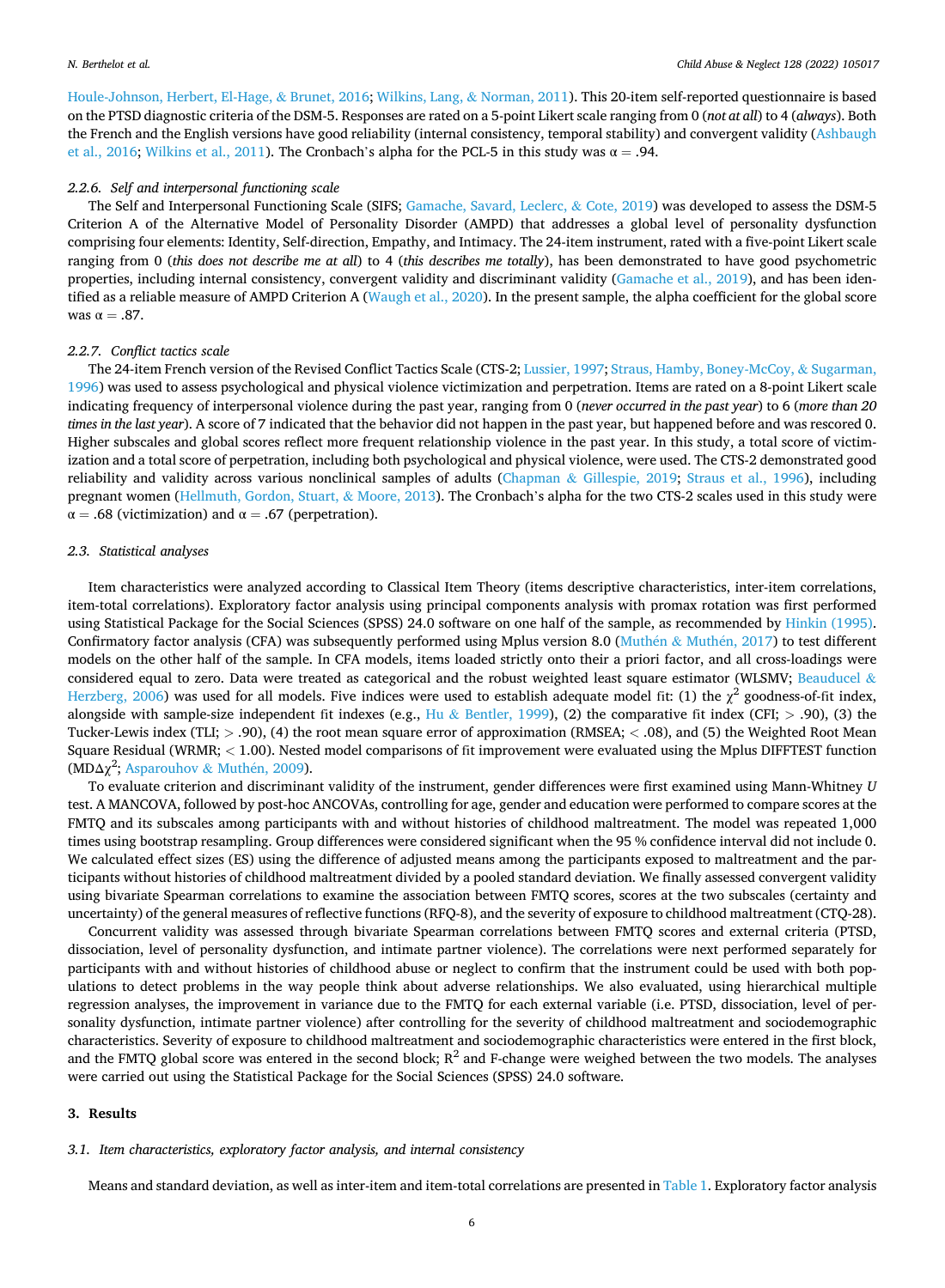identified the seven hypothesized dimensions, explaining 58.48 % of the total variance. Factor 1 (*Disorganization of thoughts)* comprises 4 items assessing severe problems in the monitoring of reasoning under the forms of depersonalization and destructive behaviors when experiencing trauma-related emotions. Factor 2 (*Grandiosity*) comprises 5 items assessing the perception of being invulnerable to trauma and adverse relationships. Factor 3 (*Absorption*) comprises 5 items assessing the interference of memories of trauma and adverse relationships with the monitoring of thoughts and behaviors. Factor 4 (*Identification with the victim*) comprises 5 items assessing the tendency to take responsibility for adverse life events or to consider that mean behaviors were deserved. Factor 5 (*Identification with the perpetrator*) comprises 4 items assessing the sanction of aggressive behaviors as an acceptable way to express difficult emotions. Factors 6 (*Avoidance of thoughts*) comprises 3 items assessing the tendency to keep threatening ideas, feelings, memories, wishes, or fears out of awareness. Factor 7 (*Justification of trauma*) comprised 3 items assessing the tendency to perceive mean behaviors from others as justified or to think of people acting cruelly as fundamentally well-intended. One item (#11) was more associated with another factor than the one to which it should have be linked and another (#23) saturated equally to two factors. However, for theoretical reasons, we decided to keep those items in their planned factor in subsequent analyses. Saturation and Cronbach alpha coefficients are reported in [Table 1.](#page-2-0) The global FMTQ score had excellent internal consistency and the seven subscales had acceptable internal consistency coefficients but reached an excellent level when applying the Spearman-Brown prophecy formula that allows estimating the reliability of each subscale if the number of items was double.

# *3.2. Confirmatory factor analysis (CFA)*

Three models were tested with CFA : a basic one-factor model (Model 1) to assess the general concept of mentalization of trauma and adverse relationships; a seven-correlated factor solution, where the items load on their respective dimension, based on the sevenfactors model obtained in the exploratory factor analysis and therefore testing our hypothesis (Model 2); and a second-order orthogonal solution with the same seven factors loading on a general factor representing mentalization of trauma and adverse relationships, which integrated our hypothesis and is consistent with recent studies investigating the construct of trauma-specific mentalization (Model 3). Examination of fit indices (see Table 2) revealed that Model 2 (MD $\Delta \chi^2 = 272.166$ ;  $df = 14$ ;  $p < .001$ ;  $\Delta$ CFI = .049,  $\Delta$ TLI = .051,  $\Delta$ RMSEA = .017 and nonoverlapping RMSEA 90 % confidence interval) and Model 3 (MD $\Delta$  $\gamma^2$  = 403.614;  $df = 6$ ;  $p < .001$ ;  $\Delta$ CFI = .055,  $\Delta$ TLI = .059,  $\Delta$ RMSEA = .021 and nonoverlapping RMSEA 90 % confidence interval) had significantly better fit coefficients compared to the single-factor model (Model 1). The second-order CFA model that was not nested within the correlated seven-factor model did not significantly decrease model fit, and thus can be accepted as the more parsimonious alternative. All items loaded adequately onto their theoretical factor; item #11 and 23 were no longer problematic. Item loadings of the secondorder CFA model solution are presented in [Fig. 1.](#page-7-0)

## *3.3. Construct validity*

Distribution of scores on the FMTQ was assessed for skew and kurtosis. In the whole sample, scores ranged between 0 and 14.98 (*M* = 5.22, *SD* = 3.43) and the distribution was positively skewed. The Mann-Whitney test showed that men (*Mdn* = 545.70) had significantly less efficient reflective functions in relation to trauma and adverse relationships than women ( $Mdn = 476.59$ ),  $U = 56$ 237.5, *p* = .004). A MANCOVA controlling for age, gender, and education was next conducted to compare FMTQ scores across participants with and without histories of maltreatment. The model was repeated 1,000 times using bootstrap resampling considering the nonparametric distributions. Results showed that childhood maltreatment was significantly associated with the severity of difficulties experienced in mentalizing trauma and adverse relationships,  $F(7, 946) = 20.97$ ,  $p < .001$ , partial  $n^2 = .13$ . As shown in [Table 3](#page-8-0), small to moderate effect-size group differences were observed for the global score and the seven subscales. Continuous analyses yielded similar associations: the severity of exposure to childhood maltreatment was moderately associated with the severity of impairments in FMTQ [\(Table 4\)](#page-8-0).

# *3.4. Concurrent validity*

The correlation matrix in [Table 4](#page-8-0) shows a moderate association between FMTQ and the two reflective functioning deficits: hypermentalization (RF Certainty; negatively) and hypomentalization (RF Uncertainty). To evaluate whether the FMTQ and the RFQ shared a unique variance that could not be accounted for by other related variables, we next performed hierarchical regression analyses including the three indices of psychopathology (dissociation, PTSD and level of personality dysfunctions) in a first step,

# **Table 2**

| Goodness-of-fit statistics for the models estimated on the FMTQ. |  |  |  |
|------------------------------------------------------------------|--|--|--|
|------------------------------------------------------------------|--|--|--|

| Models                         | WLSMV $\gamma^2$ (df) | CFI  | TI J  | <b>RMSEA [90 % CI]</b> |         | <b>WRMR</b> |
|--------------------------------|-----------------------|------|-------|------------------------|---------|-------------|
| 1. CFA one factor              | 1429.043 (377)        | 886  | . 877 | .075 [.071 - 0739]     | < 001   | 1.737       |
| 2. CFA seven-correlated factor | 959.947 (363)         | 935  | 928   | .058 [.053-.062]       | < 0.001 | 1.387       |
| 3. Second-order CFA            | 912.166 (371)         | .941 | .936  | $.054$ $[.050 - .059]$ | < 001   | l.336       |

*Note*. WLSMV = Robust weighted least square estimator;  $χ2 =$  WLSMV chi square; df = degrees of freedom; CFI = comparative fit index; TLI = Tucker-Lewis index; RMSEA = root mean square error of approximation; 90 % CI = confidence interval. WRMR = Weighted Root Mean Square Residual.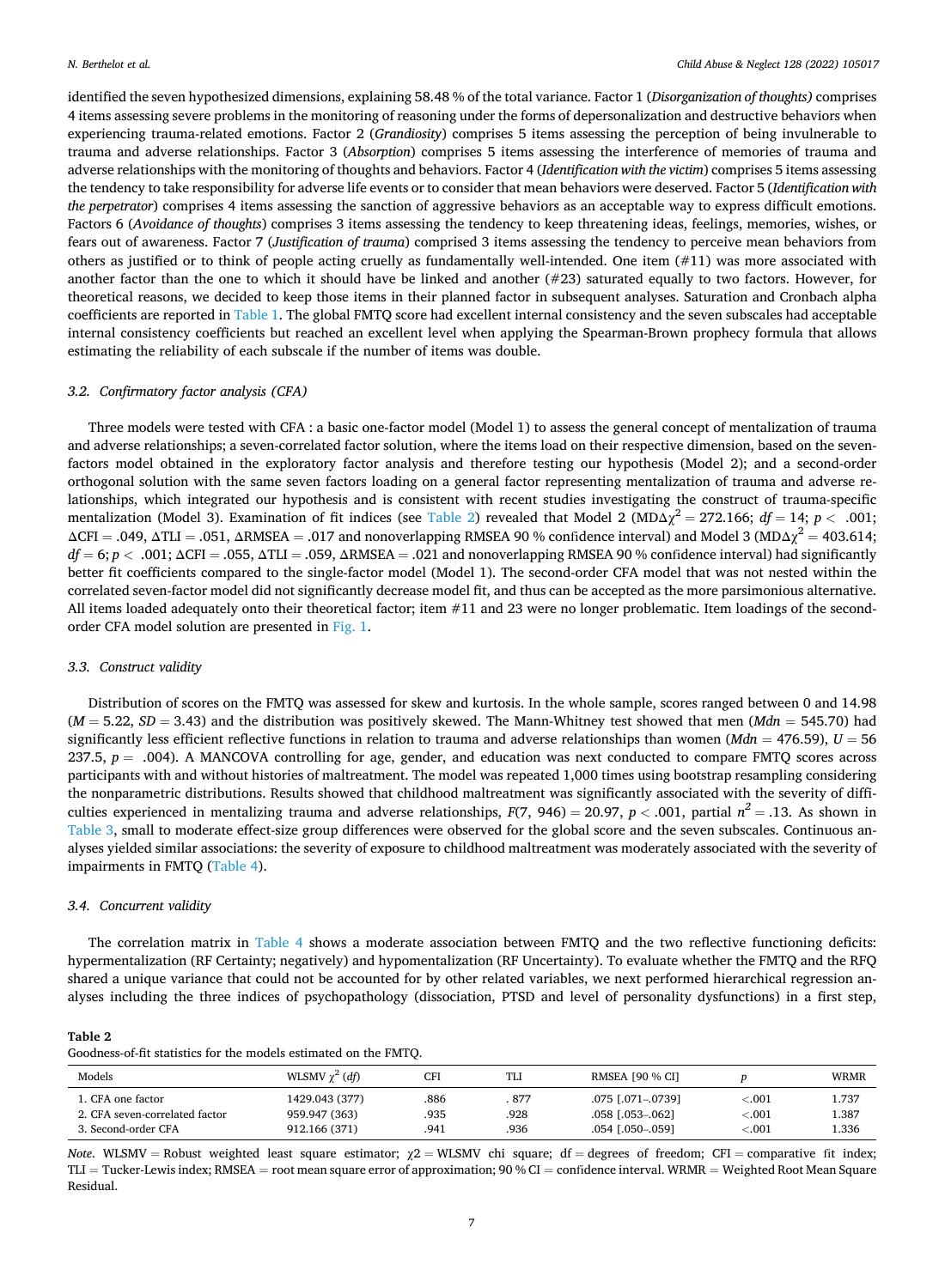<span id="page-7-0"></span>

**Fig. 1.** Second-order seven-factor confirmatory factor analysis of the FMTQ. Note. All coefficients are significant at *p <* .001.

sociodemographic characteristics (gender, age, education) in a second step, and the two scales of the RFQ in a third step as predictors of FMTQ total score. As shown in [Table 5,](#page-8-0) we observed a significant association between the FMTQ and the certainty scale of the RFQ, but not with the uncertainty scale.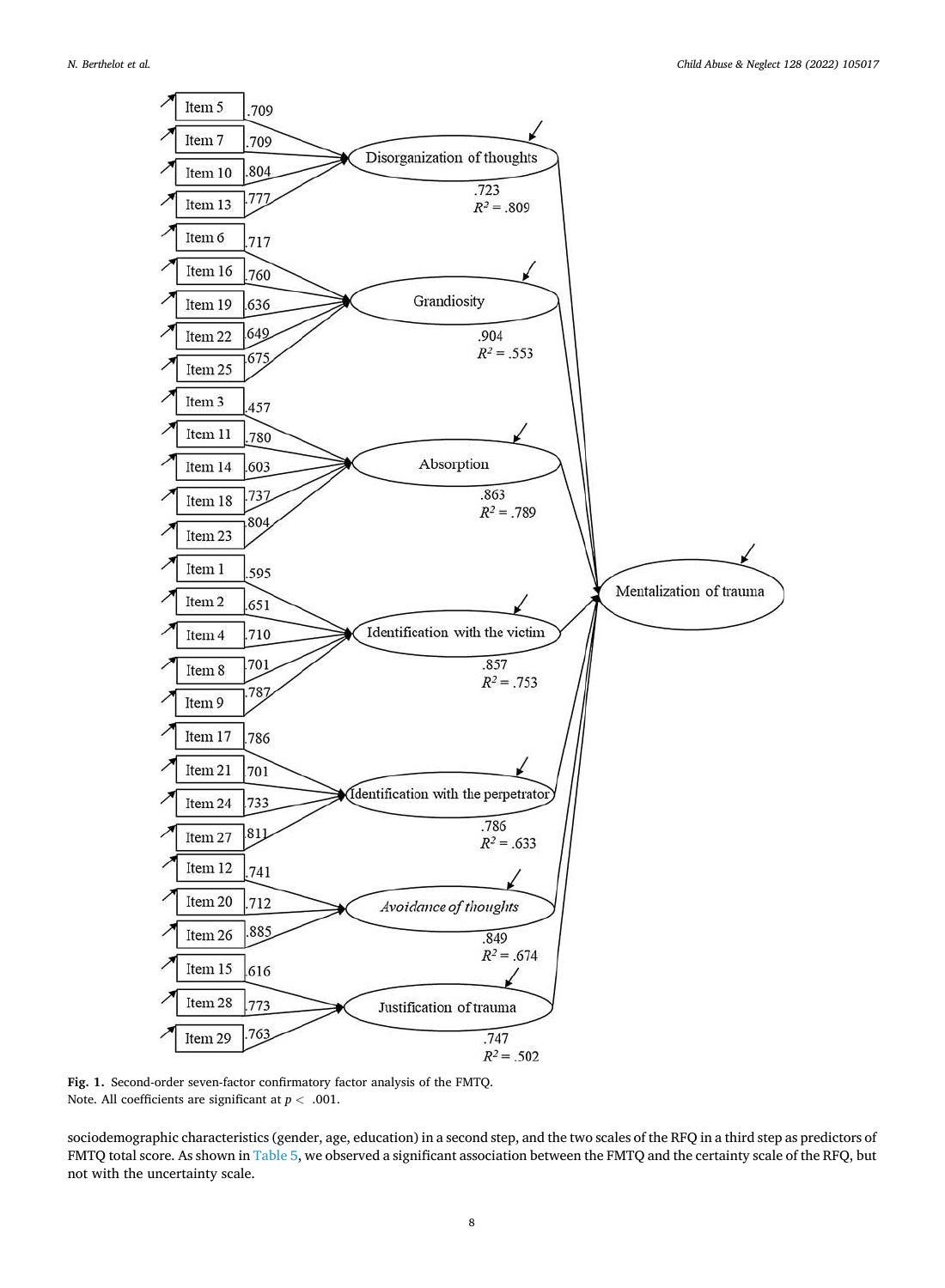#### <span id="page-8-0"></span>**Table 3**

Significant Univariate Effects for Childhood Maltreatment.

|                                     |                 |                                | 95 % Confidence Interval |             | F(1,946) | Effect size |  |
|-------------------------------------|-----------------|--------------------------------|--------------------------|-------------|----------|-------------|--|
| Dependent variable                  | Group           | <b>Adjusted Marginal Means</b> | Lower Bound              | Upper Bound |          |             |  |
| Global score                        | No maltreatment | 4.32                           | 4.07                     | 4.57        | 128.26   | 0.73        |  |
|                                     | Maltreatment    | 6.70                           | 6.38                     | 7.03        |          |             |  |
| Disorganization of thoughts         | No maltreatment | 0.25                           | 0.20                     | 0.29        | 70.58    | 0.48        |  |
|                                     | Maltreatment    | 0.55                           | 0.50                     | 0.61        |          |             |  |
| Grandiosity                         | No maltreatment | 1.29                           | 1.22                     | 1.35        | 79.12    | 0.59        |  |
|                                     | Maltreatment    | 1.78                           | 1.70                     | 1.87        |          |             |  |
| Absorption                          | No maltreatment | 0.86                           | 0.80                     | 0.92        | 68.70    | 0.54        |  |
|                                     | Maltreatment    | 1.28                           | 1.20                     | 1.36        |          |             |  |
| Identification with the victim      | No maltreatment | 0.59                           | 0.54                     | 0.65        | 98.46    | 0.62        |  |
|                                     | Maltreatment    | 1.03                           | 0.96                     | 1.10        |          |             |  |
| Avoidance of thoughts               | No maltreatment | 0.77                           | 0.71                     | 0.84        | 41.61    | 0.42        |  |
|                                     | Maltreatment    | 1.13                           | 1.05                     | 1.22        |          |             |  |
| Identification with the perpetrator | No maltreatment | 0.15                           | 0.12                     | 0.18        | 46.45    | 0.39        |  |
|                                     | Maltreatment    | 0.33                           | 0.29                     | 0.37        |          |             |  |
| Justification of trauma             | No maltreatment | 0.41                           | 0.36                     | 0.46        | 21.13    | 0.29        |  |
|                                     | Maltreatment    | 0.60                           | 0.53                     | 0.66        |          |             |  |

Note. All coefficients are significant at  $p < .001.$ 

## **Table 4**

Spearman bivariate correlations between FMTQ global score, age, education, severity of trauma, general mentalization, psychopathology and intimate partner violence.

| Variables                               |          | $\overline{2}$ | 3        | 4        | 5        | 6       | 7        | 8       | 9        | 10      |
|-----------------------------------------|----------|----------------|----------|----------|----------|---------|----------|---------|----------|---------|
| 1 FMTQ global score $(n = 975)$         |          |                |          |          |          |         |          |         |          |         |
| 2 Age $(n = 963)$                       | $-.10**$ |                |          |          |          |         |          |         |          |         |
| 3 Education ( $n = 974$ )               | $-.32**$ | $.27**$        |          |          |          |         |          |         |          |         |
| 4 Severity of trauma $(n = 971)$        | $.49**$  | $-.07*$        | $-.26**$ |          |          |         |          |         |          |         |
| 5 RF Certainty ( $n = 842$ )            | $-.40**$ | .06            | $.17*$   | $-.24**$ |          |         |          |         |          |         |
| 6 RF Uncertainty ( $n = 842$ )          | $.36***$ | $-.09*$        | $-.20**$ | $.27**$  | $-.62**$ |         |          |         |          |         |
| 7 PTSD symptoms $(n = 949)$             | $.57**$  | $-.12**$       | $-.25**$ | $.41**$  | $-.39**$ | $.40**$ |          |         |          |         |
| 8 Dissociative symptoms ( $n = 974$ )   | $.38**$  | $-.15**$       | $-.19**$ | $.25**$  | $-.32**$ | $.31**$ | $.48**$  |         |          |         |
| 9 Personality dysfunction ( $n = 712$ ) | $.54**$  | $-.13**$       | $-.30**$ | $.36**$  | $-.55**$ | $.51**$ | $.59**$  | $.52**$ |          |         |
| 10 IPV perpetration $(n = 774)$         | $.20**$  | $-.07**$       | $-.11**$ | $.23**$  | $-.36**$ | $.33**$ | $.34***$ | $.27**$ | $.26**$  |         |
| 11 IPV victimization ( $n = 771$ )      | $.24***$ | $-.05$         | $-.17**$ | $.25**$  | $-.30**$ | $.28**$ | $.36***$ | $.28**$ | $.24***$ | $.83**$ |

 $\int_{0}^{*} p < .05$ .<br>*p* < .01.

# **Table 5**

Hierarchical multiple regression evaluating the contribution of psychopathology, sociodemographic characteristics and mentalization impairments to the total score at the FMTQ.

|                          | Model 1   |        |         | Model 2    |           |         | Model 3    |           |         |  |
|--------------------------|-----------|--------|---------|------------|-----------|---------|------------|-----------|---------|--|
| Predictors               | B         | $S\!E$ | $\beta$ | B          | <b>SE</b> | $\beta$ | B          | $\cal SE$ | β       |  |
| (Constant)               | 9.68      | 1.03   |         | 13.32      | 3.46      |         | 19.75      | 3.79      |         |  |
| Dissociation             | $0.23**$  | 0.07   | 0.14    | $0.22**$   | 0.07      | 0.14    | $0.23***$  | 0.06      | 0.15    |  |
| <b>PTSD</b>              | $0.35***$ | 0.05   | 0.34    | $0.33***$  | 0.05      | 0.32    | $0.31***$  | 0.05      | 0.30    |  |
| Personality dysfunctions | $8.34***$ | 1.45   | 0.26    | $7.21***$  | 1.44      | 0.23    | $5.16**$   | 1.48      | 0.16    |  |
| Age                      |           |        |         | 0.13       | 0.10      | 0.05    | 0.15       | 0.10      | 0.05    |  |
| Gender                   |           |        |         | 0.85       | 1.30      | 0.02    | 1.49       | 1.28      | 0.04    |  |
| Education                |           |        |         | $-1.86***$ | 0.37      | $-0.18$ | $-1.86***$ | 0.37      | $-0.18$ |  |
| RFQ - Certainty          |           |        |         |            |           |         | $-3.65***$ | 0.80      | $-0.17$ |  |
| RFQ - Uncertainty        |           |        |         |            |           |         | $-1.74$    | 1.37      | $-0.04$ |  |
| $R^2$                    | 0.41      |        |         | 0.44       |           |         | 0.46       |           |         |  |
| F                        | 119.57*** |        |         | $9.14***$  |           |         | $10.38***$ |           |         |  |
| $\triangle R^2$          |           |        |         | 0.03       |           |         | 0.02       |           |         |  |

Note. \*\**p* < .01, \*\**p* < .001. Model 1 included the three indices of psychopathology (dissociation, PTSD and personality dysfunctions) as predictors. Sociodemographic characteristics (age, gender and education) were added as predictors in Model 2. The two subscales of the Reflective Functioning Questionnaire (certainty and uncertainty) were added as predictors in Model 3.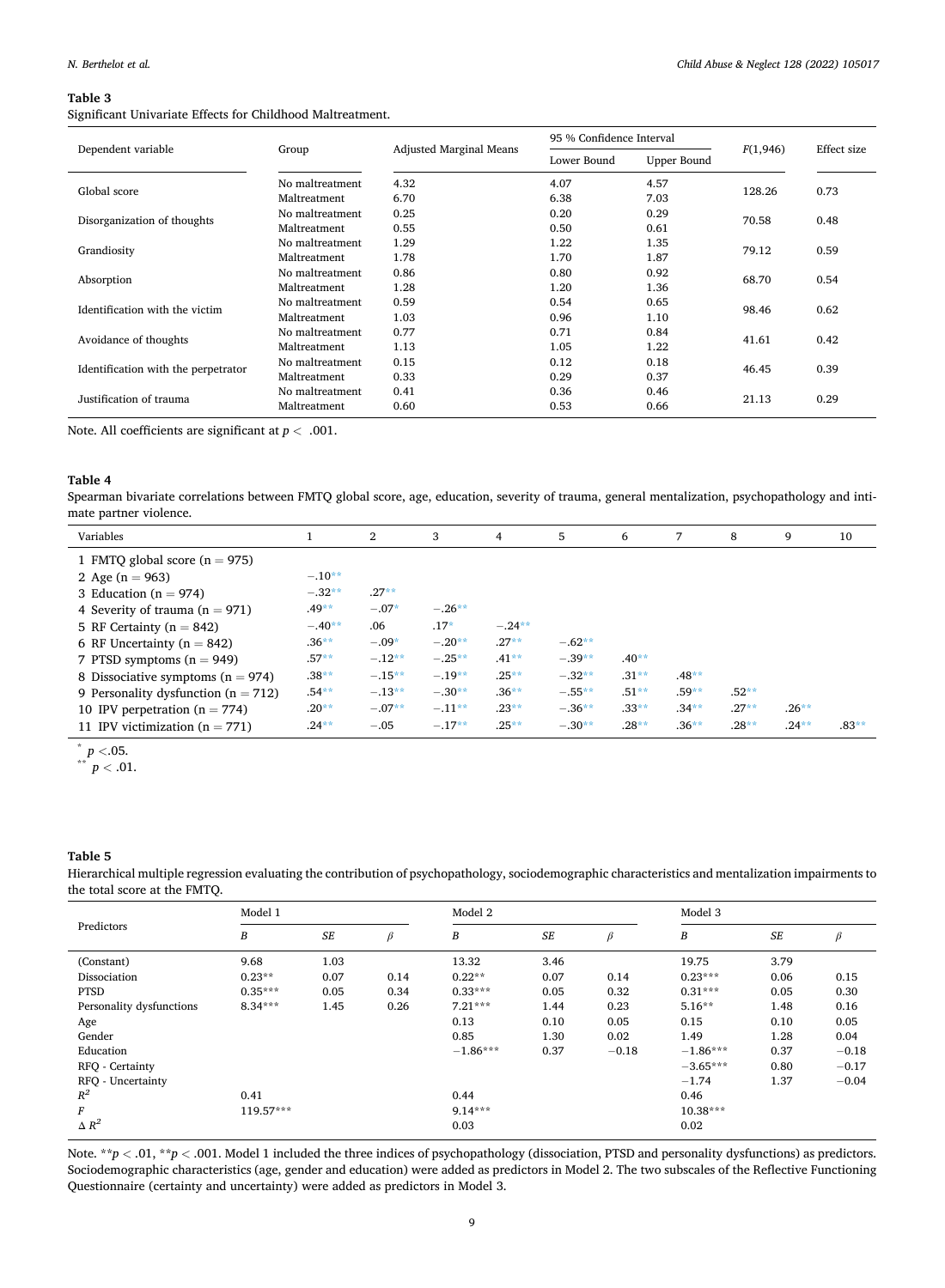## <span id="page-9-0"></span>**Table 6**

Hierarchical multiple regressions on the predictive role of FMTQ on all external criteria over the effect of severity of trauma, age, gender and education.  $\overline{\phantom{0}}$ 

|                         | Model 1          |           |          | Model 2          |        |          |  |  |
|-------------------------|------------------|-----------|----------|------------------|--------|----------|--|--|
| Criteria and predictors | $\boldsymbol{B}$ | $\cal SE$ | $\beta$  | $\boldsymbol{B}$ | $S\!E$ | $\beta$  |  |  |
| PTSD symptoms           |                  |           |          |                  |        |          |  |  |
| (Constant)              | 9.25             | 3.19      |          | 3.60             | 3.12   |          |  |  |
| Severity of trauma      | $0.43***$        | 0.35      | 0.38     | $0.27***$        | 0.04   | 0.24     |  |  |
| Age                     | $-0.15$          | 0.08      | $-0.06$  | $-0.12$          | 0.08   | $-0.05$  |  |  |
| Gender                  | 0.15             | 1.08      | 0.004    | $-1.46$          | 1.01   | $-0.04$  |  |  |
| Education               | $-0.71*$         | 0.30      | $-0.08$  | $-0.24$          | 0.28   | $-0.03$  |  |  |
| RFQ - Certainty         | $-5.68***$       | 0.60      | $-0.29$  | $-3.37***$       | 0.59   | $-0.17$  |  |  |
| RFQ - Uncertainty       | 1.35             | 1.14      | 0.04     | 1.75             | 1.05   | 0.05     |  |  |
| FMTQ global score       |                  |           |          | $0.35***$        | 0.03   | 0.38     |  |  |
| $R^2$                   | 0.31             |           |          | 0.41             |        |          |  |  |
| $\cal F$                | 60.72***         |           |          | 129.86***        |        |          |  |  |
| $\triangle R^2$         |                  |           |          | 0.10             |        |          |  |  |
| Dissociative symptoms   |                  |           |          |                  |        |          |  |  |
| (Constant)              | 13.85            | 2.78      |          | 10.63            | 2.72   |          |  |  |
| Severity of trauma      | $0.18***$        | 0.03      | 0.24     | $0.09**$         | 0.03   | 0.12     |  |  |
| Age                     | $-0.21**$        | 0.07      | $-0.11$  | $-0.20**$        | 0.07   | $-.11$   |  |  |
| Gender                  | $2.09*$          | 0.89      | 0.09     | 1.15             | 0.87   | 0.05     |  |  |
| Education               | $-0.63*$         | 0.27      | $-0.09$  | $-0.34$          | 0.26   | $-0.05$  |  |  |
| RFQ - Certainty         | $-3.16***$       | 0.52      | $-0.23$  | $-1.91***$       | 0.54   | $-0.14$  |  |  |
| RFQ - Uncertainty       | 0.21             | 0.97      | 0.01     | 0.68             | 0.94   | 0.03     |  |  |
| FMTQ global score       |                  |           |          | $0.19***$        | 0.03   | 0.30     |  |  |
| $R^2$                   | 0.18             |           |          | 0.24             |        |          |  |  |
| $\cal F$                | 24.17***         |           |          | 49.78***         |        |          |  |  |
| $\Delta$ $R^2$          |                  |           |          | 0.06             |        |          |  |  |
| Personality dysfunction |                  |           |          |                  |        |          |  |  |
| (Constant)              | 0.91             | 0.12      |          | 0.68             | 0.12   |          |  |  |
| Severity of trauma      | $0.01***$        | 0.001     | 0.27     | $0.005***$       | 0.001  | 0.13     |  |  |
| Age                     | $-0.004$         | 0.003     | $-0.04$  | $-0.003$         | 0.003  | $-0.03$  |  |  |
| Gender                  | $0.15***$        | 0.04      | 0.11     | $0.10*$          | 0.04   | 0.07     |  |  |
| Education               | $-0.04***$       | 0.01      | $-0.12$  | $-0.02$          | 0.01   | $-0.06$  |  |  |
| RFQ - Certainty         | $-0.28***$       | 0.02      | $-0.42$  | $-0.20***$       | 0.02   | $-0.29$  |  |  |
| RFQ - Uncertainty       | $-0.05$          | 0.04      | $-0.04$  | $-0.05$          | 0.04   | $-0.04$  |  |  |
| FMTQ global score       |                  |           |          | $0.01***$        | 0.001  | 0.38     |  |  |
| $\mathbb{R}^2$          | 0.34             |           |          | 0.43             |        |          |  |  |
| $\cal F$                | 58.40***         |           |          | 109.94***        |        |          |  |  |
| $\triangle R^2$         |                  |           |          | 0.09             |        |          |  |  |
| IPV perpetrator         |                  |           |          |                  |        |          |  |  |
| (Constant)              | 4.09             | 1.43      |          | 3.65             | 1.45   |          |  |  |
| Severity of trauma      | $0.04**$         | 0.01      | 0.11     | 0.03             | 0.02   | 0.08     |  |  |
| Age                     | $-0.004$         | 0.03      | $-0.005$ | $-0.003$         | 0.03   | $-0.003$ |  |  |
| Gender                  | $-0.58$          | 0.44      | $-0.06$  | $-0.67$          | 0.44   | $-0.07$  |  |  |
| Education               | $-0.30*$         | 0.14      | $-0.10$  | $-0.28*$         | 0.14   | $-0.09$  |  |  |
| RFO - Certainty         | $-1.76***$       | 0.26      | $-0.29$  | $-1.60***$       | 0.28   | $-0.26$  |  |  |
| RFQ - Uncertainty       | $1.64***$        | 0.51      | 0.14     | $1.73**$         | 0.51   | 0.15     |  |  |
| FMTQ global score       |                  |           |          | 0.02             | 0.01   | 0.08     |  |  |
| $\mathbb{R}^2$          | 0.18             |           |          | 0.19             |        |          |  |  |
| $\cal F$                | 18.51***         |           |          | 2.85             |        |          |  |  |
| $\triangle R^2$         |                  |           |          | 0.005            |        |          |  |  |
| IPV victim              |                  |           |          |                  |        |          |  |  |
| (Constant)              | 1.55             | 1.43      |          | 0.94             | 1.45   |          |  |  |
| Severity of trauma      | $0.05***$        | 0.01      | 0.16     | $0.04*$          | 0.02   | 0.11     |  |  |
| Age                     | 0.02             | 0.03      | 0.03     | 0.02             | 0.03   | 0.03     |  |  |
| Gender                  | 0.46             | 0.44      | 0.05     | 0.32             | 0.44   | 0.03     |  |  |
| Education               | $-0.31*$         | 0.14      | $-0.10$  | $-0.28*$         | 0.14   | $-0.09$  |  |  |
| RFQ - Certainty         | $-1.28***$       | 0.26      | $-0.22$  | $-1.05***$       | 0.28   | $-0.18$  |  |  |
| RFQ - Uncertainty       | 0.66             | 0.51      | 0.06     | 0.79             | 0.51   | 0.07     |  |  |
| FMTQ global score       |                  |           |          | $0.03*$          | 0.01   | 0.12     |  |  |
| $R^2$                   | 0.12             |           |          | 0.13             |        |          |  |  |
| $\cal F$                | 11.69***         |           |          | $5.78*$          |        |          |  |  |
| $\Delta$ $R^2$          |                  |           |          | .01              |        |          |  |  |

Note. \**p <* .05, \*\**p <* .01, \*\*\**p <* .001. Model 1 included the severity of trauma, sociodemographic characteristics (age, gender, education) and the two subscales of the Reflective Functioning Questionnaire (certainty, uncertainty) as predictors. The FMTQ global score was added as predictor in Model 2.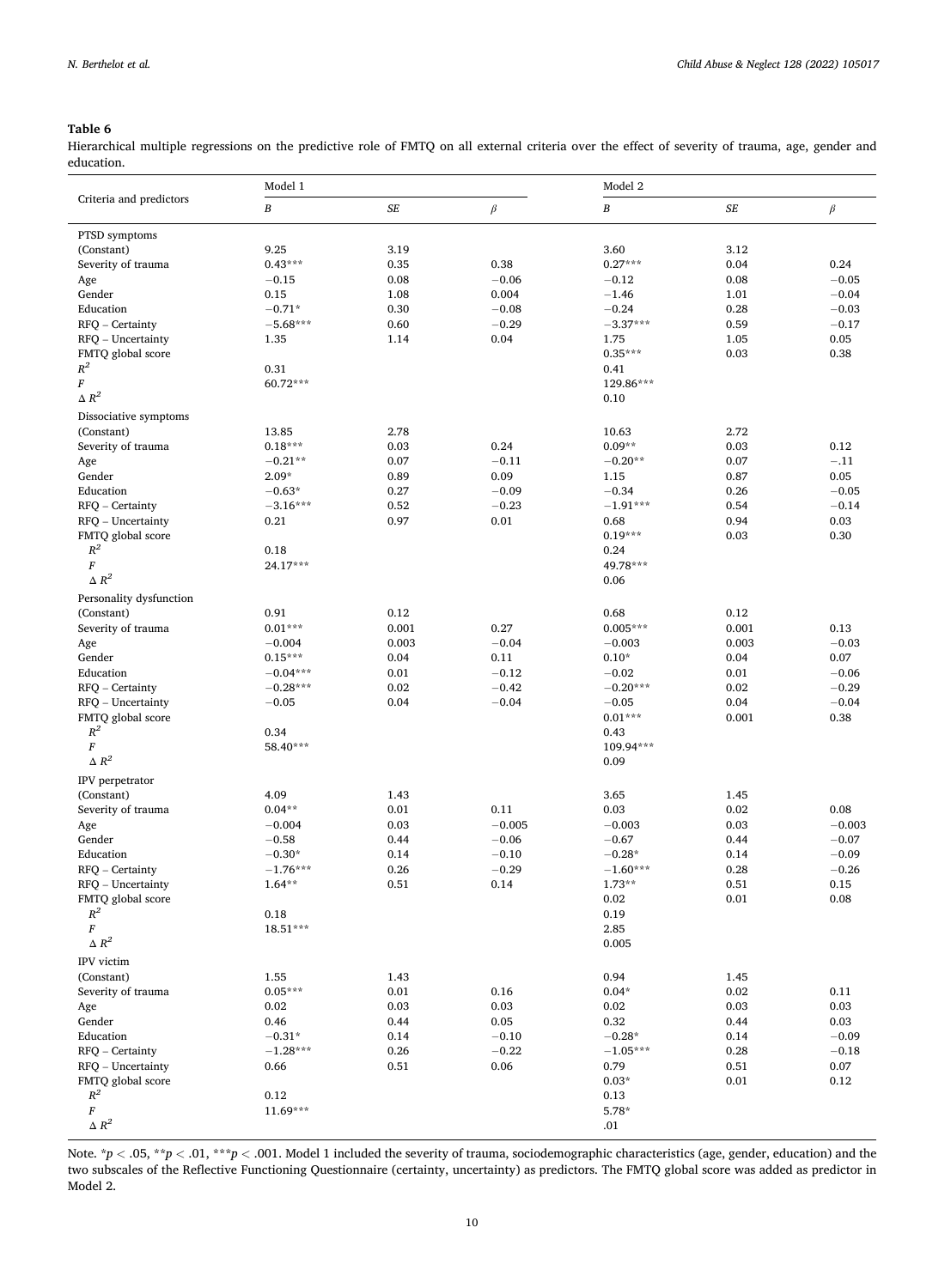The global score of the FMTQ was moderately associated with psychopathology (PTSD, dissociation, and level of personality dysfunction) and weakly associated with intimate partner violence. Full data including the seven subscales are available in the online electronic supplement (Table S1). Significant correlations between FMTQ, hypermentalization, hypomentalization, psychopathology, and intimate partner violence were observed in participants with histories of maltreatment (Table S2, available online) and in participants not exposed to childhood maltreatment (Table S3, available online), suggesting that the questionnaire is useful in both populations. As shown in [Table 6](#page-9-0), hierarchical multiple regression analyses indicated that FMTQ improved the prediction of PTSD symptoms, dissociative symptoms, personality dysfunction and intimate partner violence (victimization), over the effect of the severity of childhood maltreatment, age, education, and the two subscales of the RFQ.

#### **4. Discussion**

The study aimed to report on the development and psychometric properties of a new self-report measure of failures to mentalize trauma and adverse relationships, the *Failures to Mentalize Trauma Questionnaire* (FMTQ). Our findings suggest promising reliability and validity.

The exploratory factor analysis revealed seven dimensions reflecting different indicators of failures to mentalize about trauma and adverse relationships manifesting through interference of affects with reasoning (*Disorganization of thoughts; Absorption; Avoidance of thoughts*) and through over-involvement in cognitive reasoning that is disconnected from affective states (*Grandiosity; Identification with the perpetrator; Identification with the victim; Justification of trauma*). Internal consistency was satisfactory for the total score and the seven dimensions, especially if we apply the Spearman-Brown prophecy formula considering the small number of items by factor. Factor analysis results revealed that the best fit was obtained with a CFA second-order seven-factor solution, suggesting that the global score of the FMTQ can be used, as well as the seven factors that compose it.

Our findings suggest that the concurrent validity and discriminant validity of the FMTQ were adequate. First, as expected, less efficient mentalization of trauma and adverse relationships was observed in participants exposed to maltreatment, in comparison to participants without histories of childhood maltreatment, even when controlling for sociodemographic characteristics. Results additionally showed that participants' difficulties encountered when processing trauma increased with the severity of exposure to trauma. This is in line with previous studies reporting positive correlations between the severity of childhood maltreatment and maladaptive emotion regulation strategies [\(Huh, Kim, Lee,](#page-12-0) & Chae, 2017) or negative self-schema (Lumley & [Harkness, 2009\)](#page-12-0) in adult populations. However, the dose-effect association observed in the current study between the severity of exposure to childhood maltreatment and scores at the FMTQ contrasts with results of a previous study reporting no association between the severity of childhood maltreatment and trauma-specific reflective functioning coded from the AAI [\(Ensink et al., 2014](#page-12-0)). This discrepancy may be explained by the fact that the FMTQ specifically captures the severity of impairments in the mentalization of trauma and adverse relationships, whereas the trauma-specific reflective functioning scale assesses different gradients of complexity in the mentalization of trauma. In other words, the FMTQ assesses difficulties or risk factors, whereas the coding system used by Ensink and colleagues also taps into strengths or protective factors. Hence, the determinants of severe dysfunctions in the mentalization of trauma may be different than the determinants of preserved or outstanding reflective functions in the context of trauma. For instance, whereas the former may be particularly associated with the severity of exposure to childhood maltreatment, the latter may be particularly influenced by resilience-promoting factors, such as a positive relationship with an attachment figure.

Interestingly, the correlations between scores on the FMTQ and scores on the RFQ were small. However, the FMTQ and the scale of the RFQ assessing hypermentalization shared a unique variance that could not be accounted for by related measures of psychopathology and sociodemographic characteristics. This is congruent with results of a previous study showing that the codification of trauma-specific mentalization using the AAI was moderately correlated (*r* = .61) with more general mentalization abilities coded from the same interview ([Ensink et al., 2014\)](#page-12-0). Instruments assessing mentalization of trauma can thus be seen as complementary to the existing measures of reflective functions.

The results showed that failures in the mentalization of trauma and adverse relationships were significantly associated with dissociation, post-traumatic symptoms, and level of personality dysfunction even after controlling for the severity of exposure to childhood maltreatment, sociodemographic characteristics and more general reflective functioning impairments. This suggests that difficulties in mentalizing trauma and adverse relationships are likely to trigger intense and pervasive affects such as fear, helplessness or anger, even more than the sole exposure to such adverse experiences [\(Berthelot et al., 2015](#page-11-0); [Ensink et al., 2014](#page-12-0)). Such intense affects may in turn increase the risks of acting outs in relationship contexts. Indeed, we observed that self-reported mentalization of trauma and adverse relationships was predictive of current intimate partner violence (both victimization and perpetration). This offers additional support to Fraiberg's proposal [\(Fraiberg, Adelson,](#page-12-0) & Shapiro, 1975) and recent scientific evidence [\(Borelli et al., 2019](#page-11-0)) that remembering past trauma and considering one's own vulnerability offer a central protective factor that prevents a repetition of the trauma. Those findings also support [Luyten and Fonagy \(2019\)](#page-12-0) as well as Berthelot, Ensink and their colleagues' [\(Berthelot et al., 2015](#page-11-0); [Ensink et al., 2014](#page-12-0)) proposal that the essence of maladaptive development following childhood trauma lies in the *absence of resilience*  rather than in the *presence of vulnerability*.

Findings of this study should be interpreted in the light of its limitations. First, the sample consisted in French-speaking Canadians recruited in the community. The existing English translation remains yet to be validated. Second, test-retest reliability was not evaluated. Third, proper evaluation of the construct validity of the FMTQ would ideally require its scores be contrasted to scores obtained using the *Trauma-Specific Reflective Functioning Coding System* applied to the Trauma Meaning Interview, the gold standard measure of RF-T. Four, invariance of the retained factor model between women and men could not been performed due to the relatively small number of male participants. Finally, our claim that failures to mentalize trauma increase the risk of psychopathology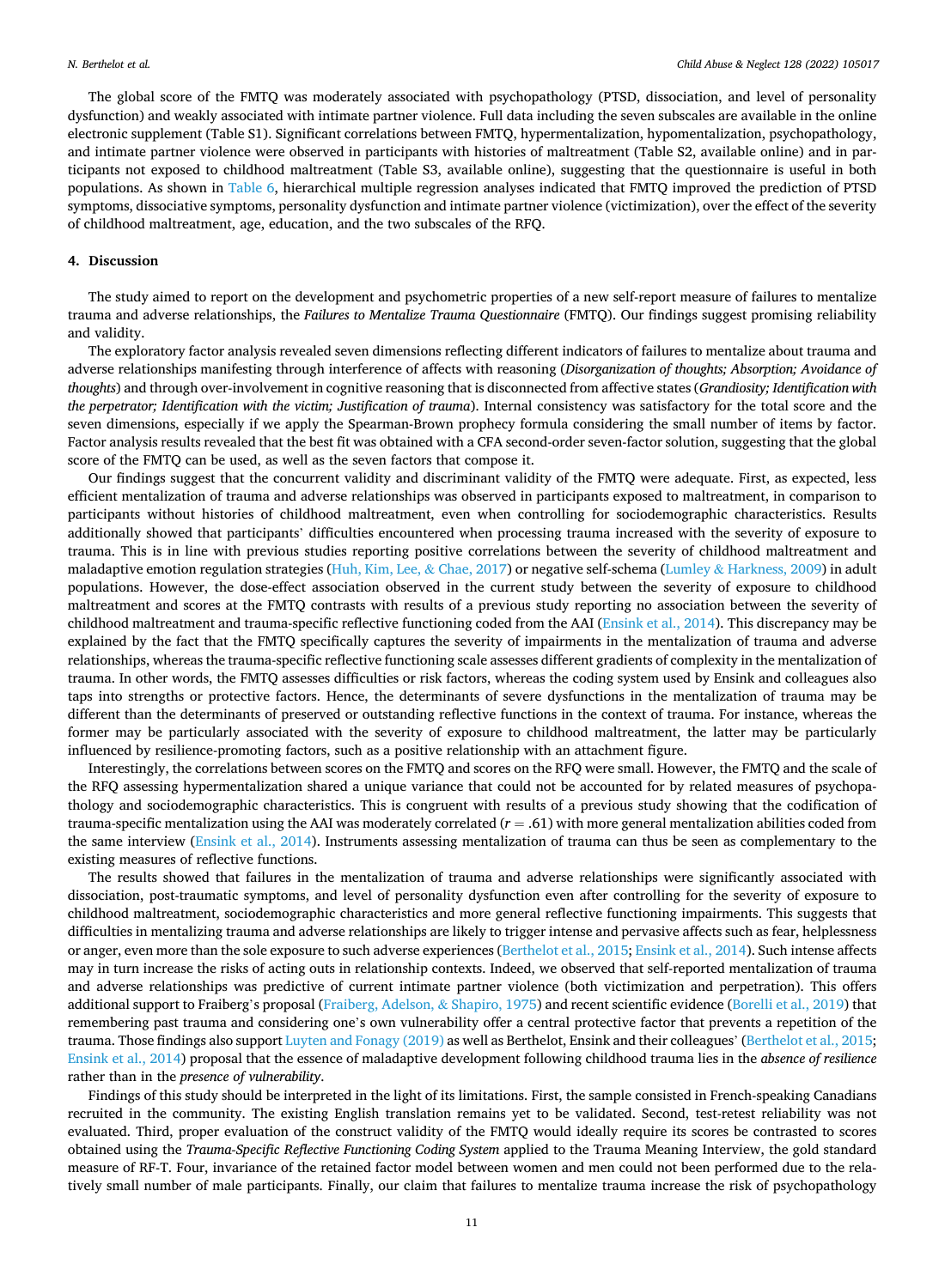<span id="page-11-0"></span>remains hypothetical, and one could argue that the reported association between trauma and psychopathology could be explained by a certain degree of overlap between measures. This potential overlap between the concept of mentalization of trauma and dissociation has been discussed previously ([Ensink, Fonagy, Berthelot, Normandin,](#page-12-0) & Bernazzani, 2015; [Schimmenti, 2015](#page-12-0)). Only longitudinal studies in children and adolescents recently exposed to abuse and neglect will be able to address this question.

Overall, our study shows that (1) the FMTQ possesses sound psychometric properties, and should be seen as a valid and concise measure of failures to mentalize trauma and adverse relationships, (2) the instrument has proved useful in participants with and without histories of childhood maltreatment, and (3) failures to mentalize trauma and adverse relationships are associated with adult psychopathology and intimate partner violence over and beyond the effect of childhood maltreatment and sociodemographic characteristics.

#### **Acknowledgement**

This work was supported by the Fonds de recherche du Québec - Société et Culture [grant number 2018-NP-204630], the Fonds de recherche du Québec – Santé [grant number 268308], Social Sciences and Humanities Research Council of Canada [grant number 430-2017-00994], and Public Health Agency of Canada [grant number 1617-HQ-000015].

## **Appendix A. Supplementary data**

Supplementary material related to this article can be found, in the online version, at doi:[https://doi.org/10.1016/j.chiabu.2021.](https://doi.org/10.1016/j.chiabu.2021.105017) [105017.](https://doi.org/10.1016/j.chiabu.2021.105017)

#### **References**

- Afifi, T. O., Mather, A., Boman, J., Fleisher, W., Enns, M. W., MacMillan, H., & Sareen, J. (2011). Childhood adversity and personality disorders: Results from a nationally representative population-based study. *Journal of Psychiatric Research, 45*(6), 814–822.<https://doi.org/10.1016/j.jpsychires.2010.11.008>
- [American Educational Research Association, American Psychological Association, & National Council on Measurement in Education. \(2014\).](http://refhub.elsevier.com/S0145-2134(21)00090-9/sbref0010) *Standards for educational and psychological testing* [\(4th ed.\). Washington, DC: American Educational Research Association](http://refhub.elsevier.com/S0145-2134(21)00090-9/sbref0010).
- Ashbaugh, A. R., Houle-Johnson, S., Herbert, C., El-Hage, W., & Brunet, A. (2016). Psychometric validation of the English and French versions of the posttraumatic stress disorder checklist for DSM-5 (PCL-5). *PloS One, 11*(10). <https://doi.org/10.1371/journal.pone.0161645>. e0161645-e0161645.
- Asparouhov, T., & Muth´en, B. (2009). Exploratory structural equation modeling. *Structural Equation Modeling A Multidisciplinary Journal, 16*(3), 397–438. [https://doi.](https://doi.org/10.1080/10705510903008204) [org/10.1080/10705510903008204](https://doi.org/10.1080/10705510903008204)
- Badoud, D., Luyten, P., Fonseca-Pedrero, E., Eliez, S., Fonagy, P., & Debbane, M. (2015). The French version of the reflective functioning questionnaire: Validity data for adolescents and adults and its association with non-suicidal self-injury. *PloS One, 10*(12). [https://doi.org/10.1371/journal.pone.0145892.](https://doi.org/10.1371/journal.pone.0145892) e0145892.
- Bateman, A., Campbell, C., Luyten, P., & Fonagy, P. (2018). A mentalization-based approach to common factors in the treatment of borderline personality disorder. *Current Opinion in Psychology, 21*, 44–49.<https://doi.org/10.1016/j.copsyc.2017.09.005>
- [Beauducel, A., & Herzberg, P. Y. \(2006\). On the performance of maximum likelihood versus means and variance adjusted weighted least squares estimation in CFA.](http://refhub.elsevier.com/S0145-2134(21)00090-9/sbref0035) *[Structural Equation Modeling, 13](http://refhub.elsevier.com/S0145-2134(21)00090-9/sbref0035)*(2), 186–203.
- [Bernstein, E. M., & Putnam, F. W. \(1986\). Development, reliability, and validity of a dissociation scale.](http://refhub.elsevier.com/S0145-2134(21)00090-9/sbref0040) *The Journal of Nervous and Mental Disease, 174*(12), 727–735. [Bernstein, D. P., Stein, J. A., Newcomb, M. D., Walker, E., Pogge, D., Ahluvalia, T., & Zule, W. \(2003\). Development and validation of a brief screening version of the](http://refhub.elsevier.com/S0145-2134(21)00090-9/sbref0045) [Childhood Trauma Questionnaire.](http://refhub.elsevier.com/S0145-2134(21)00090-9/sbref0045) *Child Abuse & Neglect, 27*(2), 169–190.
- Berthelot, N., Ensink, E., Bernazzani, O., Normandin, L., Luyten, P., & Fonagy, P. (2015). Intergenerational transmission of attachment in abused and neglected mothers: The role of trauma-specific reflective functioning. *Infant Mental Health Journal, 36*(2), 200–212.<https://doi.org/10.1002/imhj.21499>
- Berthelot, N., Lemieux, R., Garon-Bissonnette, J., & Muzik, M. (2020). Prenatal attachment, parental confidence, and mental health in expecting parents: The role of childhood trauma. *Journal of Midwifery & Women's Health, 65*(1), 85–95. <https://doi.org/10.1111/jmwh.13034>
- [Berthelot, N., Garon-Bissonnette, J., Lemieux, R., & Ensink, K. \(2019\).](http://refhub.elsevier.com/S0145-2134(21)00090-9/sbref0060) Trauma-specific reflective functioning coding system. Quebec: Université du Québec à Trois-**Rivières**
- Berthelot, N., Lemieux, R., Garon-Bissonnette, J., Lacharite, C., & Muzik, M. (2019). The protective role of mentalizing: Reflective functioning as a mediator between child maltreatment, psychopathology and parental attitude in expecting parents. *Child Abuse & Neglect, 95*, Article 104065. [https://doi.org/10.1016/j.](https://doi.org/10.1016/j.chiabu.2019.104065) [chiabu.2019.104065](https://doi.org/10.1016/j.chiabu.2019.104065)
- Borelli, J. L., Cohen, C., Pettit, C., Normandin, L., Target, M., Fonagy, P., & Ensink, K. (2019). Maternal and child sexual abuse history: An intergenerational exploration of children's adjustment and maternal trauma-reflective functioning. *Frontiers in Psychology, 10*, 1062. <https://doi.org/10.3389/fpsyg.2019.01062>
- [Borelli, J. L., Ensink, K., Gillespie, M. L., Falasiri, E., Bernazzani, O., Fonagy, P., & Berthelot, N. \(2020\). Mothers self-focused reflective functioning interacts with](http://refhub.elsevier.com/S0145-2134(21)00090-9/sbref0075)  [childhood experiences of rejection to predict current romantic relationship quality and parenting behavior.](http://refhub.elsevier.com/S0145-2134(21)00090-9/sbref0075) *Family Process*. Published online Octobr 7 2020. Boughner, E., Thornley, E., Kharlas, D., & Frewen, P. (2016). Mindfulness-related traits partially mediate the association between lifetime and childhood trauma
- exposure and PTSD and dissociative symptoms in a community sample assessed online. *Mindfulness, 7*(3), 672–679.<https://doi.org/10.1007/s12671-016-0502-3> Bowling, A. (1997). *Research methods in health*[. Buckingham: Open University Press](http://refhub.elsevier.com/S0145-2134(21)00090-9/sbref0085).
- Briere, J., Hodges, M., & Godbout, N. (2010). Traumatic stress, affect dysregulation, and dysfunctional avoidance: A structural equation model. *Journal of Traumatic Stress, 23*(6), 767–774. <https://doi.org/10.1002/jts.20578>
- [Carlson, E. B., Dalenberg, C., & McDade-Montez, E. \(2012\). Dissociation in posttraumatic stress disorder part I: Definitions and review of research.](http://refhub.elsevier.com/S0145-2134(21)00090-9/sbref0095) *Psychological [Trauma Theory Research Practice and Policy, 4](http://refhub.elsevier.com/S0145-2134(21)00090-9/sbref0095)*(5), 479.
- Chapman, H., & Gillespie, S. M. (2019). The revised Conflict Tactics Scales (CTS2): A review of the properties, reliability, and validity of the CTS2 as a measure of partner abuse in community and clinical samples. *Aggression and Violent Behavior, 44*, 27–35.<https://doi.org/10.1016/j.avb.2018.10.006>
- [Chiesa, M., & Fonagy, P. \(2014\). Reflective function as a mediator between childhood adversity, personality disorder and symptom distress.](http://refhub.elsevier.com/S0145-2134(21)00090-9/sbref0105) *Personality and Mental [Health, 8](http://refhub.elsevier.com/S0145-2134(21)00090-9/sbref0105)*(1), 52–66.
- [Cicchetti, D. \(2013\). Annual research review: Resilient functioning in maltreated children](http://refhub.elsevier.com/S0145-2134(21)00090-9/sbref0110)–Past, present, and future perspectives. *Journal of Child Psychology and [Psychiatry, 54](http://refhub.elsevier.com/S0145-2134(21)00090-9/sbref0110)*(4), 402–422.
- Doom, J. R., Hazzard, V. M., Bauer, K. W., Clark, C. J., & Miller, A. L. (2017). Does striving to succeed come at a physiological or psychosocial cost for adults who experienced child maltreatment? *Developmental Psychopathology, 29*(5), 1905–1919. <https://doi.org/10.1017/S0954579417001481>